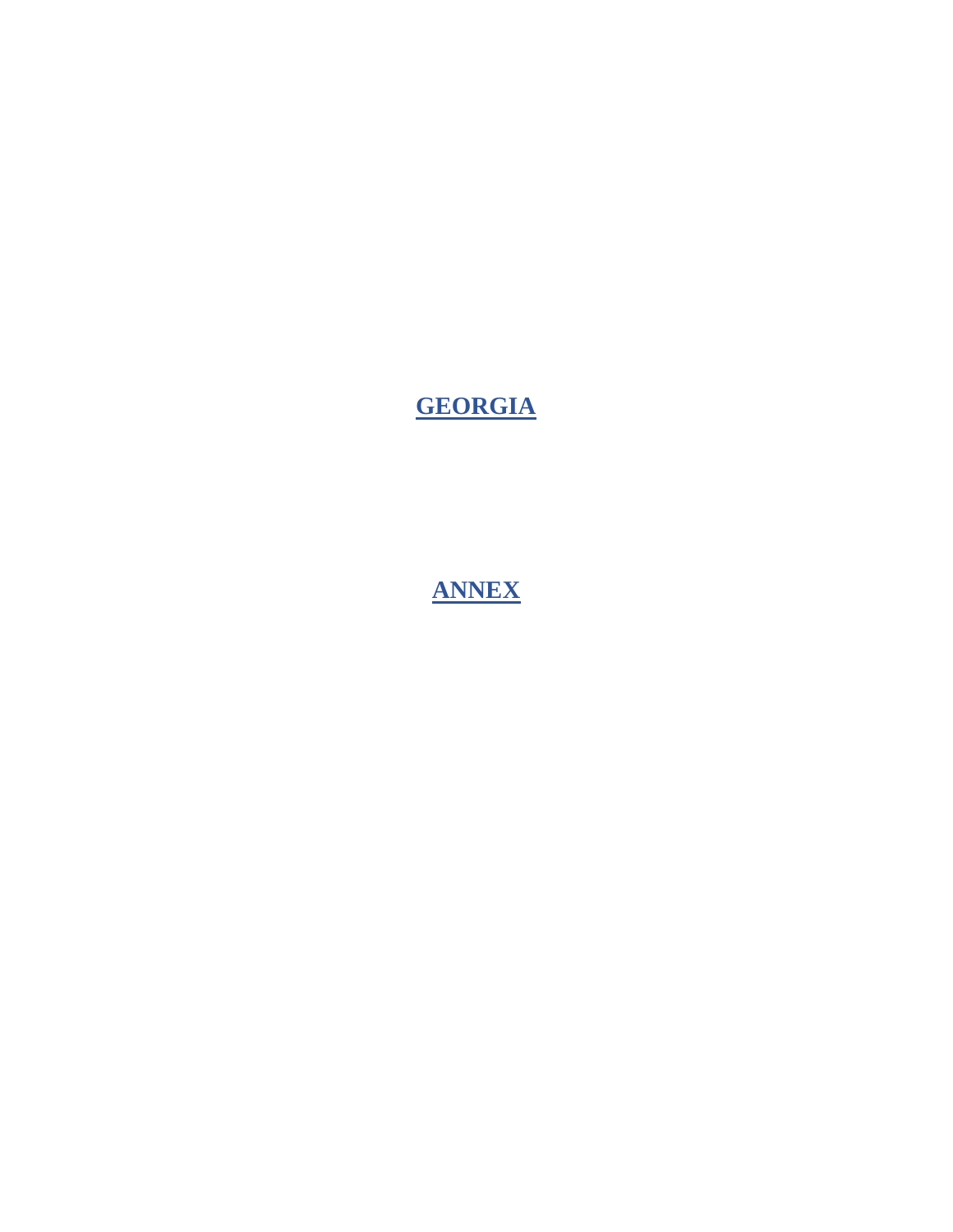### Section One: Priorities, achievements, challenges and setbacks

**1. What have been the most important achievements, challenges and set-backs in progress towards gender equality and the empowerment of women over the past 5 years?** 

# **2. Which of the following have been the top five priorities for accelerating progress for women and girls in your country over the past five years through laws, policies and/or programmes? (please check relevant categories)**

- Equality and non-discrimination under the law and access to justice
- Quality education, training and life-long learning for women and girls
- $\Box$  Poverty eradication, agricultural productivity and food security
- $\Box$  Eliminating violence against women and girls
- $\Box$  Access to health care, including sexual and reproductive health and reproductive rights
- $\Box$  Political participation and representation
- $\Box$  Right to work and rights at work (e.g. gender pay gap, occupational segregation, career progression)
- $\Box$  Women's entrepreneurship and women's enterprises<sup>1</sup>
- $\Box$  Unpaid care and domestic work / work-family conciliation (e.g. paid maternity or parental leave, care services)
- Gender-responsive social protection (e.g. universal health coverage, cash transfers, pensions)
- $\Box$  Basic services and infrastructure (water, sanitation, energy, transport etc.)
- $\Box$  Strengthening women's participation in ensuring environmental sustainability
- $\Box$  Gender-responsive budgeting
- $\Box$  Digital and financial inclusion for women
- $\Box$  Gender-responsive disaster risk reduction and resilience building
- **Changing negative social norms and gender stereotypes**
- **Other** 
	- o Development of institutional mechanisms and policy frameworks
	- o Development of services for victims of DV & VAW

# **3. Over the past five years, have you taken specific measures to prevent discrimination and promote the rights of women and girls who experience multiple and intersecting forms of discrimination? (please check relevant categories)**

- Women living in remote and rural areas
- $\Box$  Indigenous women

l

- **Racial, ethnic or religious minority women**
- $\Box$  Women living with disabilities

<sup>&</sup>lt;sup>1</sup> LEPL Enterprise Georgia: Within the framework of the program "Development Policy Operations (DPO)" which is financially supported by the World Bank and Asian Development Bank Georgia took responsibility to finance at least 40% businesses of women entrepreneurs. This commitment was fulfilled successfully.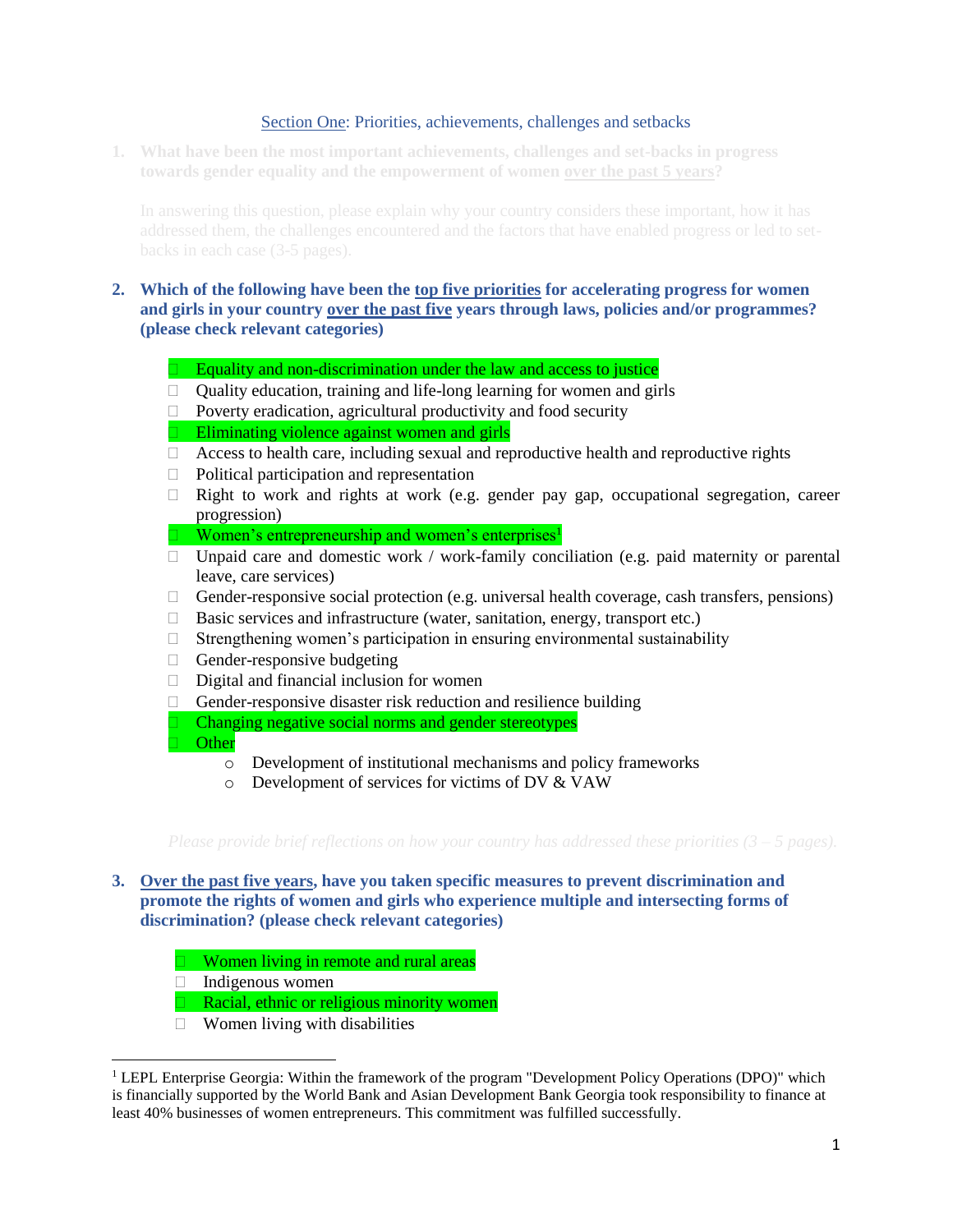- $\Box$  Women living with HIV/AIDS
- $\Box$  Women with diverse sexual orientations and gender identities
- **Younger women**
- Older women
- $\Box$  Migrant women
- $\Box$  Refugee and internally displaced women
- $\Box$  Women in humanitarian settings
- **D** Other

# **4. Has the increasing number of humanitarian crises—caused by conflict, extreme weather or other events—affected the implementation of the BPfA in your country?**

YES/NO

The current severe human rights situation in Georgia's occupied regions of Abkhazia and Tskhinvali region/South Ossetia largely affects the conditions of women as one of the most vulnerable groups. Following military aggression in 2008, the Russian Federation continues to occupy Georgian territories and takes steps for their de-facto annexation. Along with intensive militarization of Abkhazia and Tskhinvali region/South Ossetia, basic human rights and freedoms of the local population are systematically and gravely violated in breach of fundamental principles of international law. This includes ethnic discrimination of remaining Georgian population in Gali and Akhalgori districts, Russification policy and attempts of erasing Georgian traces, restrictions of the right to receive education in native language and to move freely, division of population living on both sides of occupation line by barbed wires and other artificial barriers, illegal detentions and infringement of the right to life, pressure on and intimidation of people.

Existing situation particularly affects women and expose them to increased risk of violence. They are systematically subject to human rights violations, including illegal detentions and threats to physical security. IDP women living in exile are up to now deprived of the right to safe and dignified return. The Russian FSB officers standing at the occupation lines regularly carry out arbitrary detentions for the so called "illegal border crossing". This also includes the detention of women. The most severe case concerned the detention of a mother of three children Maia Otinashvili in Autumn 2018 who was kidnapped from her yard and threated to 20 years imprisonment. She was convicted for soliciting Ossetians to come on Georgian controlled territory. Only through the activation of all possible channels by the Government of Georgia and the assistance of international partners she was released after several weeks of illegal detention.

The communities in the occupied territories also face humanitarian challenges. In winter 2019, all crossing points were totally closed for unprecedented period that put the occupied territories in isolation, led to humanitarian crisis, shortage of medicine and increased prices. Even people in need of emergency medical treatment, including women, had to wait for several days to be allowed to come on the other side. The local population in Gali district of Abkhazia region are exposed to illegal taxes for their agricultural lands and harvest, mostly hazelnuts, which is a major source of their income.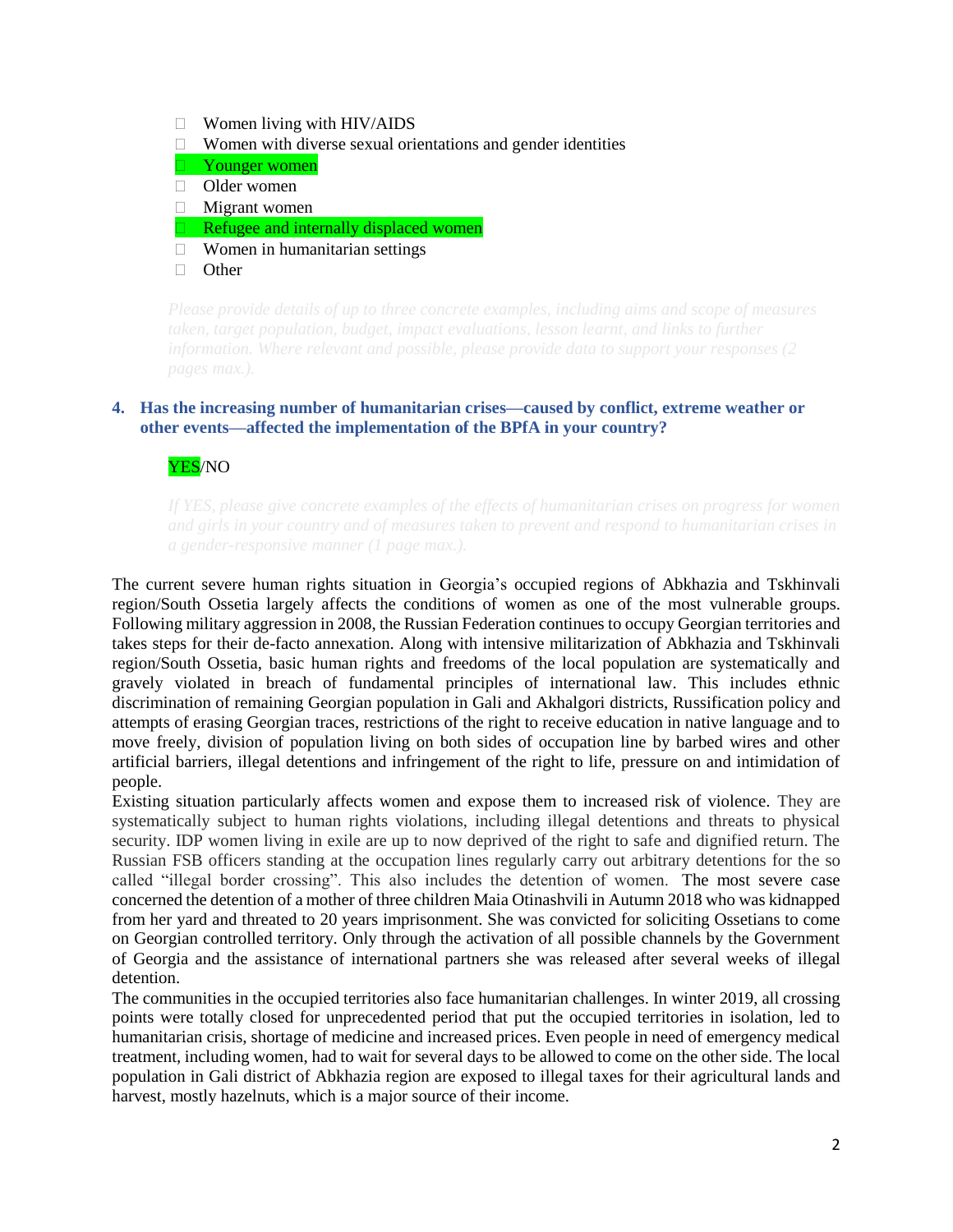The Government of Georgia intensively works with international partners to maintain the human rights violations in the occupied territories of Georgia, including the rights of women, high on the agenda at all international forums and formats, including vis a vis in the dialogue of international community with Russia. The situation in Georgia's regions of Abkhazia and Tskhinvali region/South Ossetia is discussed in Geneva International Discussions where Russia is a party to the conflict. Georgian participants permanently raise the issues of safe and dignified return of all IDPs and refugees to their homes, installment of international security mechanisms on the ground and ensuring access of EU Monitoring Mission to the occupied territories, which up to now is not allowed to enter these regions despite its full-fledged mandate. At the same time, the Government of Georgia cooperates with international donors and organizations to ensure their access and engagement in the occupied territories. As a result, international organizations are implementing a number of humanitarian projects in Abkhazia region (Tskhinvali region/South Ossetia remains fully sealed off for international organizations, except for ICRC) that also concern the assistance and strengthening of women. In parallel to this, the Government of Georgia takes steps to ensure and simplify access of the residents of occupied territories to different government services, inter alia to healthcare, educational and socio-economic programs. The special healthcare program effectively operates that ensures free of charge medical treatment of all residents of Abkhazia and Tskhinvali region/South Ossetia, including women. Abkhazia region is also regularly provided with necessary medical equipment and drugs as well as agricultural facilities.

# **5. Which of the following does your country consider to be the top five priorities for accelerating progress for women and girls in your country for the coming five years through laws, policies and programmes? (please check relevant categories)**

- $\Box$  Equality and non-discrimination under the law and access to justice
- $\Box$  Quality education, training and life-long learning for women and girls
- $\Box$  Poverty eradication, agricultural productivity and food security
- $\Box$  Eliminating violence against women and girls
- Access to affordable quality health care, including sexual and reproductive health and reproductive rights
- **Political participation and representation**
- Right to work and rights at work (e.g. gender pay gap, occupational segregation, career progression)
- □ Women's entrepreneurship and women's enterprises
- □ Unpaid care and domestic work / work-family conciliation (e.g. paid maternity or parental leave, care services)
- Gender-responsive social protection (e.g. universal health coverage, cash transfers, pensions)
- $\Box$  Basic services and infrastructure (water, sanitation, hygiene, energy, transport, communication, etc.)
- $\Box$  Strengthening women's participation in ensuring environmental sustainability
- $\Box$  Gender-responsive budgeting
- $\Box$  Digital and financial inclusion for women
- $\Box$  Gender-responsive disaster risk prevention, reduction and resilience building
- $\Box$  Changing negative social norms and gender stereotypes
- **D** Other

### Section Two: Progress across the 12 critical areas of concern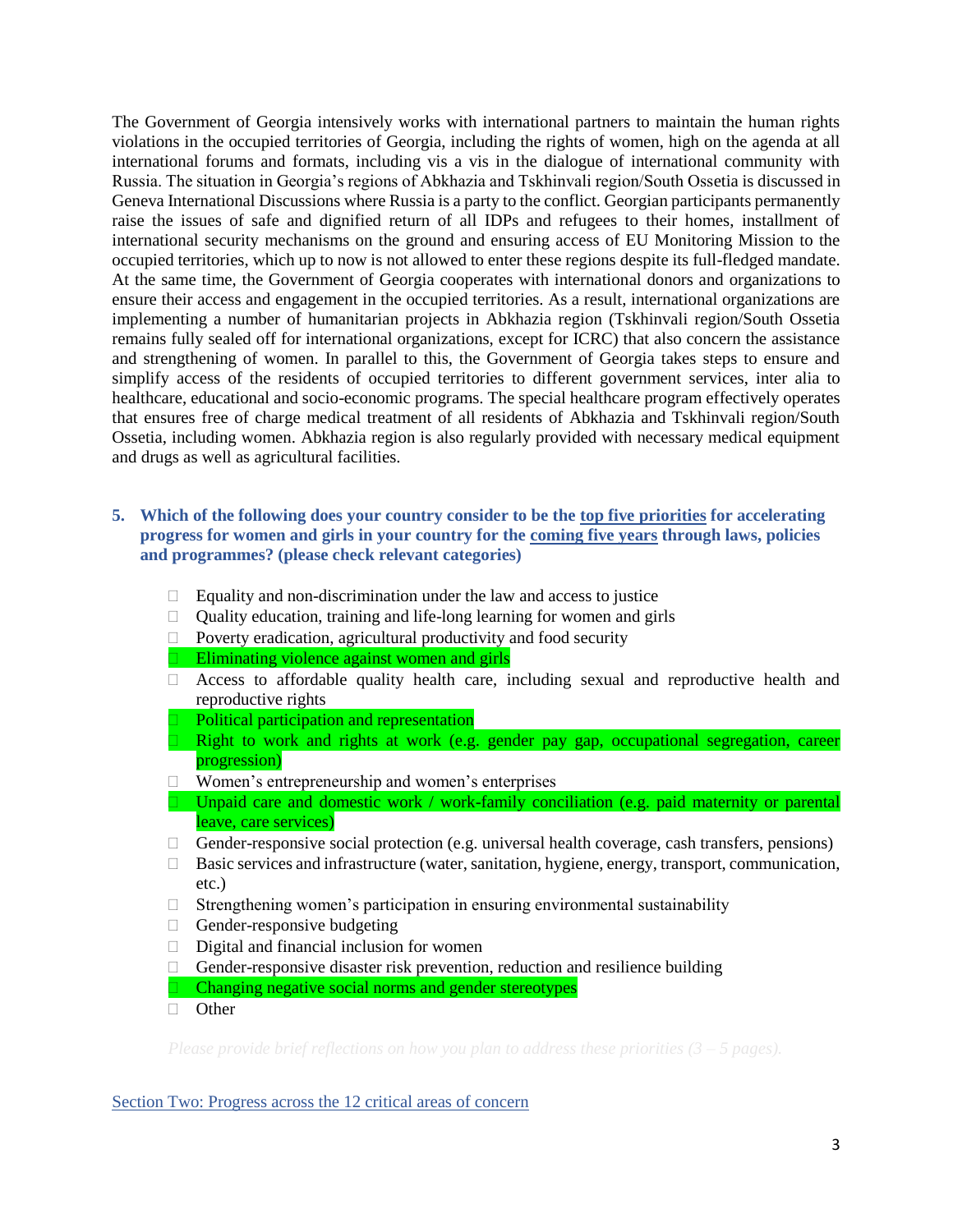This section covers progress across the 12 critical areas of concern of the Beijing Platform for Action. To facilitate the analysis, the 12 critical areas of concern have been clustered into six overarching dimensions that highlight the alignment of the BPfA with the 2030 Agenda. This approach is aimed at facilitating reflections about the implementation of both frameworks in a mutually reinforcing manner to accelerate progress for all women and girls.

# **Inclusive development, shared prosperity and decent work**

### **Critical areas of concern:**

- A. Women and poverty
- F. Women and the economy
- I. Human rights of women
- L. The girl child
- **6. What actions has your country taken in the last five years to advance gender equality in relation to women's role in paid work and employment? (please check relevant categories)**
	- Strengthened / enforced laws and workplace policies and practices that prohibit discrimination in the recruitment, retention and promotion of women in the public and private sectors, and equal pay legislation
	- $\Box$  Introduced / strengthened gender-responsive active labour market policies (e.g. education and training, skills, subsidies)
	- $\Box$  Taken measures to prevent sexual harassment, including in the workplace
	- $\Box$  Strengthened land rights and tenure security
	- $\Box$  Improved financial inclusion and access to credit, including for self-employed women
	- $\Box$  Improved access to modern technologies (incl. climate-smart technologies), infrastructure and services (incl. agricultural extension)
	- □ Supported the transition from informal to formal work, including legal and policy measures that benefit women in informal employment
	- $\Box$  Devised mechanisms for women's equal participation in economic decision-making bodies (e.g. in ministries of trade and finance, central banks, national economic commissions)
	- **D** Other

# **7. What actions has your country taken in the last five years to recognize, reduce and/or redistribute unpaid care and domestic work and promote work-family conciliation? (please check relevant categories)**

- Included unpaid care and domestic work in national statistics and accounting (e.g. time-use surveys, valuation exercises, satellite accounts)
- $\Box$  Expanded childcare services or made existing services more affordable
- $\Box$  Expanded support for frail elderly persons and others needing intense forms of care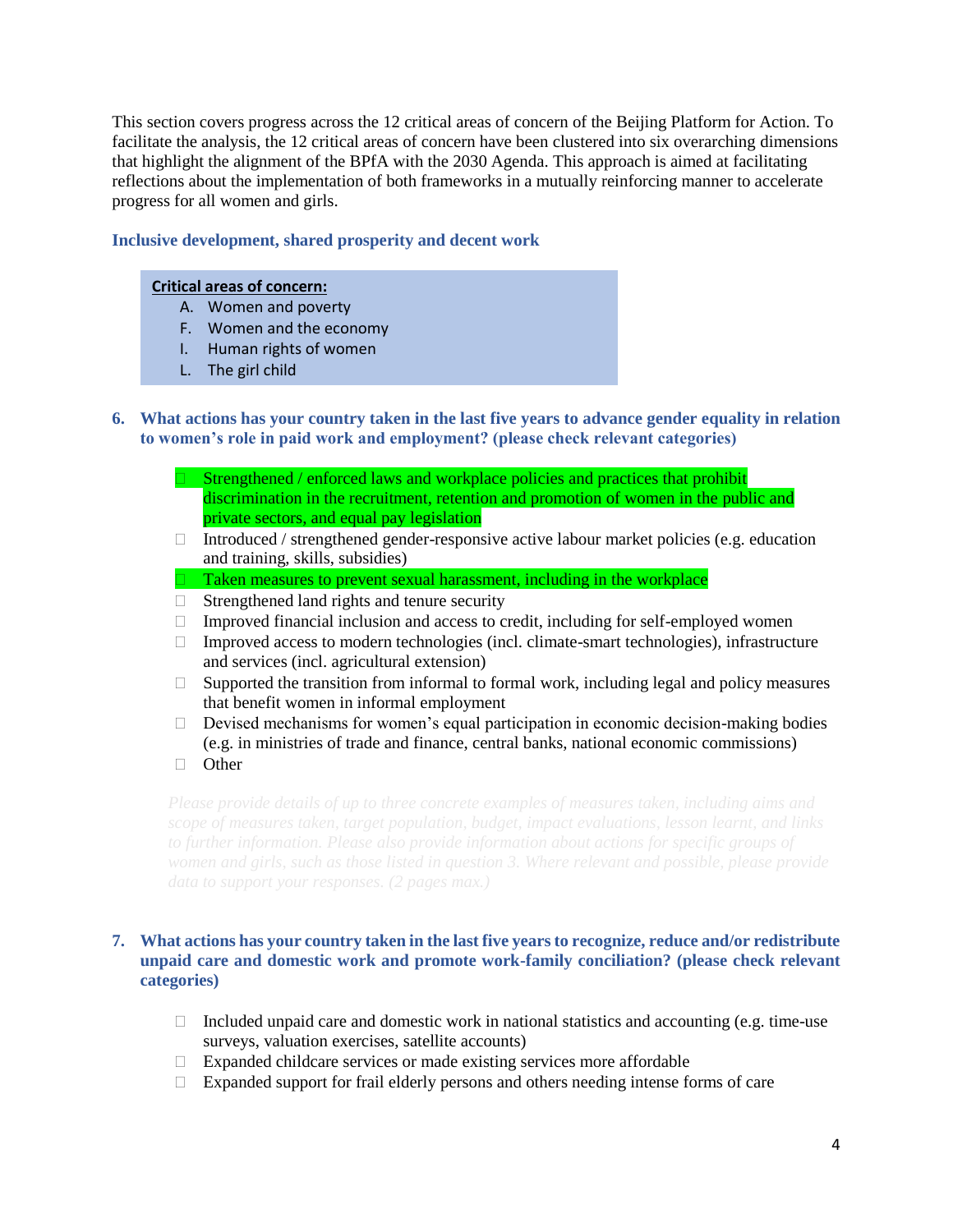Introduced or strengthened maternity/paternity/parental leave or other types of family leave <sup>2</sup>  $\Box$  Invested in time- and labour-saving infrastructure, such as public transport, electricity, water and sanitation, to reduce the burden of unpaid care and domestic work on women  $\Box$  Promoted decent work for paid care workers, including migrant workers Conducted campaigns or awareness raising activities to encourage the participation of men and boys in unpaid care and domestic work <sup>3</sup>  $\Box$  Introduced legal changes regarding the division of marital assets or pension entitlements after divorce that acknowledge women's unpaid contribution to the family during marriage  $\Box$  Other<sup>4</sup> o Strengthened legislation on maternity leave

# **8. Has your country introduced austerity/fiscal consolidation measures, such as cuts in public expenditure or public sector downsizing, over the past five years?**

# YES/NO

 $\overline{\phantom{a}}$ 

# **If YES, have assessments on their impact on women and men, respectively, been conducted?**

- $\Box$  Yes, their impact on women/men was estimated before measures were put in place.
- $\Box$  Yes, the impact was assessed after measures were put in place.

 $\Box$  No, the impact on women/men has not been assessed.

**If YES, please describe the findings (1-2 pages).** 

 $2$  Article 64 of the Civil Service Law of Georgia encourages the paternity leave by granting male servants as well a leave of 550 calendar days for child care, 90 calendar days of which are paid, in case the child's mother has not used the leave. The above-mentioned article for the first time creates an opportunity for both parents and serves as a basis for promotion work-family conciliation by involving man in domestic work. Since 2016 8 men have used the paternity leave under the new legal framework.

<sup>3</sup> In Georgia, MenCare Campaign is implemented by UNFPA Georgia Country Office to reinforce men's support in achieving gender equality. Among the participants of the campaign are high-level politicians, representatives of the Government. The campaign presents as an excellent advocacy platform to demonstrate the commitment toward gender equality as an important issue not only for women, but also for men and for the society at large.

 $4$  Article 27(1), (2) of the Labour Code provides for 730 calendar days of maternity leave upon the employee's request, 183 of which will be paid; 200 days can be paid in the event of complications with the pregnancy or multiple births. The Civil Service Law of Georgia allows its employees to keep the salary and pardons the time missed from work used for the medical checkup and examination during the pregnancy in case of prove by medical documents.<sup>4</sup> The Labour Code prohibits termination of employment during maternity leave and considers terminating labour relations to be inadmissible during the period maternity, newborn adoption leave of absence, and child care additional leave of absence after a female employee notifies the employer about her pregnancy.<sup>4</sup> Article 111(2) of the Law on Public Service precludes dismissal of an elected or appointed "official" at the national and sub-national level who is pregnant or raising a child up to three years of age.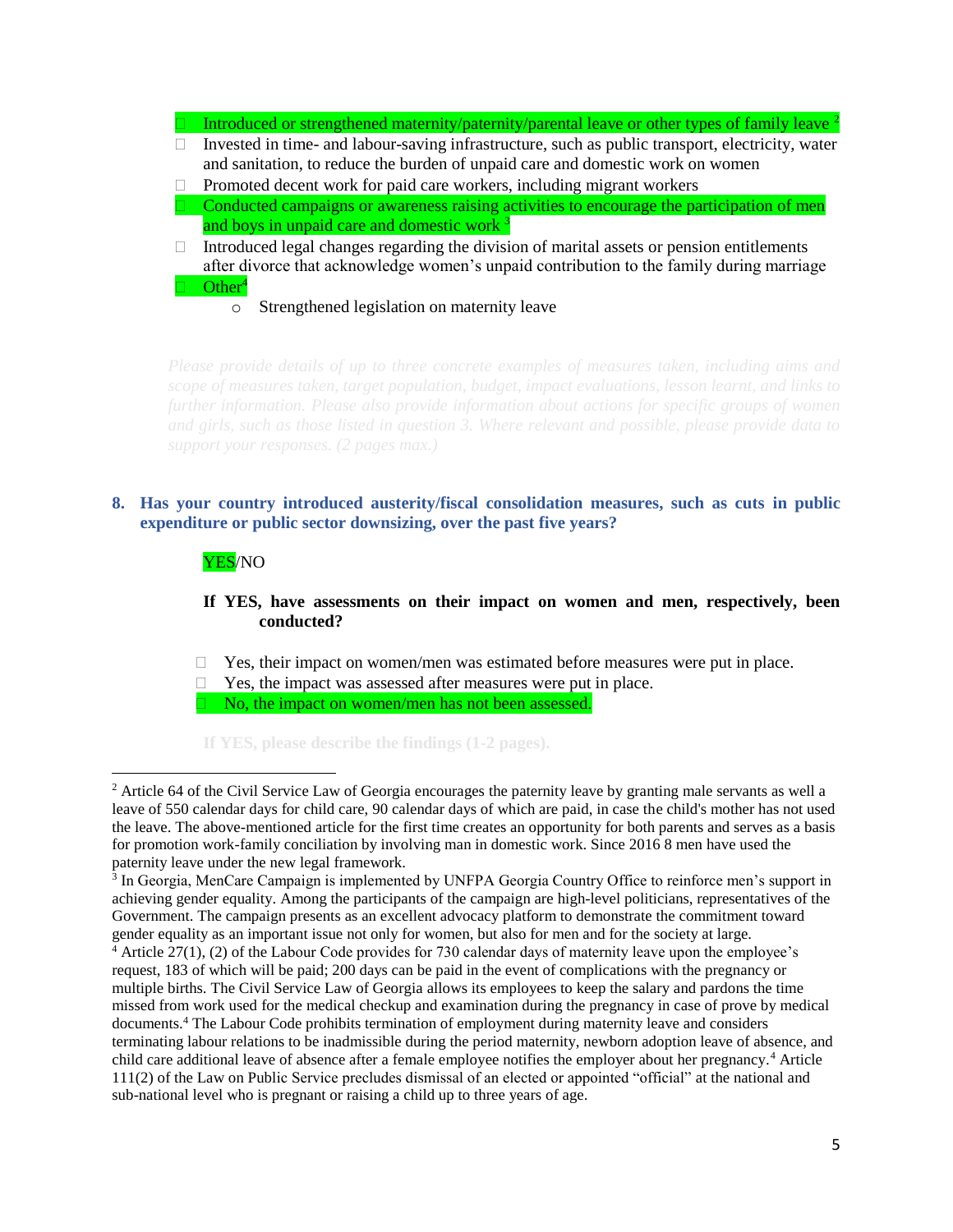### **Poverty eradication, social protection and social services**

#### **Critical areas of concern:**

- A. Women and poverty
- B. Education and training of women
- C. Women and health
- I. Human rights of women
- L. The girl child

l

- **9. What actions has your country taken in the last five years to reduce/eradicate poverty among women and girls? (please check relevant categories)**
	- Promoted poor women's access to decent work through active labour market policies (e.g. job training, skills, employment subsidies, etc.) and targeted measures  $<sup>5</sup>$ </sup>
	- $\Box$  Broadened access to land, housing, finance, technology and/or agricultural extension services

Supported women's entrepreneurship and business development activities<sup>6</sup>

→ <sup>6</sup> The Ministry of Economy and Sustainable Development in association with the Ministry of Environmental Protection and Agriculture of Georgia launched the state program "Enterprise Georgia", the main objective of which are: promotion of entrepreneurship in Georgia; stimulating local production - especially in least economically developed regions; new enterprises development; creation of new jobs; and increase export potential. Although this program is not designed to address gender issues directly, it creates new opportunities for women. In 2015-2018, the number of beneficiaries within the framework of the Micro and Small Entrepreneurship Promotion Program of Georgia "Produce in Georgia" amounted to 9389 people, including 3783 women that makes 40.3% of total applicants;

In 2018, the Office of the State Minister in partnership with the Academy of the Ministry of Finance, conducted a training course "How to Start and Develop Business" for 16 women residing in Kvemo Kartli region and 14 women from the Pankisi Gorge. As a result of the training the participants were given the opportunity to expand theoretical knowledge and develop practical skills of entrepreneurship, also elaborate specific business- plans. The successful projects were financially supported by the UN Women (Tbilisi Office);

- The LEPL "Georgian Innovations and Technologies Agency, provided grants within the scope of 5,000 GEL, only in 2018, out of 98 beneficiaries, 20 women entrepreneurs received a grant (for organizing prototypes, travels and events).
- Within the framework of Startup Matching Grants, 3 startups have been given grant by 100 000 Gel (who are the heads of these startups). Apart from this, programing camps – WomenTechmakers were conducted. This was two-day camp for 14-16 year old girls in order to study the basics of programing.
- During the reporting period of 2015-2019 within the framework of small grant competition 70 were women from 342 beneficiaries. Within the frame of the Matching Grants 10 founders were women from 37 beneficiaries.
- Innovation and Modern Technology Camp was arranged in Telavi and Batumi in 2018 the aim of which is to provide youngsters with the information regarding entrepreneurship, innovations and technology. 56 persons were participating in this event and 33 of them were women.

Within the framework of the School of Young Entrepreneurs two stage study/training was conducted at Zugdidi Techno Park in 2019. Authors of the best projects have been financed. 10 of attendants were IDP women from Abkhazia.

In 2019, the training-cycle was conducted by Tbilisi Tech Park's Fablab in seven directions:

<sup>&</sup>lt;sup>5</sup> Government of Georgia is implementing a program for training/retraining and increasing the qualification of job seekers, which aims at training and retraining the job seekers, placing them at the corresponding internships, therefor increasing the competitiveness on the local market and thus promoting their employment.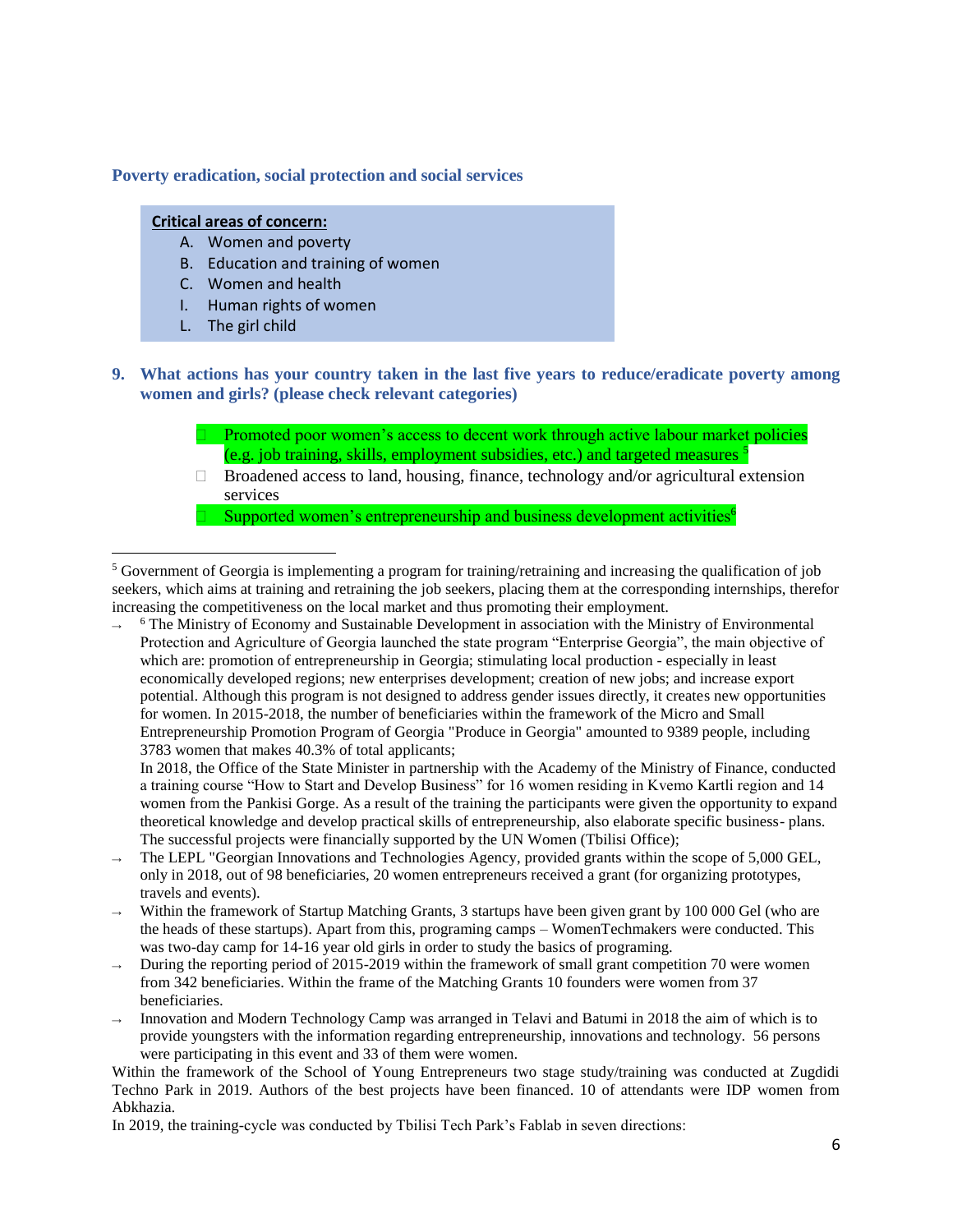Introduced or strengthened social protection programmes for women and girls (e.g. cash transfers for women with children, public works/employment guarantee schemes for women of working-age, pensions for older women)

 Introduced/strengthened low-cost legal services for women living in poverty **Other** 

o Conducted campaigns or awareness raising activities to inform the public about the principles of gender equality and equal rights in distribution of property

# **10. What actions has your country taken in the last five years to improve access to social protection for women and girls? (please check relevant categories)**

- Introduced or strengthened social protection for unemployed women (e.g. unemployment benefits, public works programmes, social assistance)
- $\Box$  Introduced or strengthened conditional cash transfers
- $\Box$  Introduced or strengthened unconditional cash transfers
- Introduced or strengthened non-contributory social pensions
- □ Reformed contributory social protection schemes to strengthen women's access and benefit levels
- Improved access to the above for specific populations (e.g. women in informal employment, including domestic workers; migrant and refugee women; women in humanitarian settings)
- □ Other

- $\checkmark$  How to create an innovative product
- $\checkmark$  Ebay & Etsy International Online Platforms
- $\checkmark$  Theory of solving inventory tasks
- ✓ Arduino

 $\overline{\phantom{a}}$ 

- ✓ Coreldraw
- $\checkmark$  Fusion 360
- ✓ Trainers retraining training Lego & LittleBits

68 people participated in the above-mentioned trainings, from which 31 were female participants.

 $\rightarrow$  1254 persons employed in the sphere of tourism were trained by the National Administration of Georgian Tourism, approximately 752 of them were women, in sum 60%. At the moment, National Administration of Georgian Tourism has started new educational retraining program which stipulated trainings in 9 regions, more than 20 thematic educational courses in tourism industry and re-training of 1500 persons. This course is equally available not only in gender aspect but also for those who are employed in tourism industry or those who are interested to start business.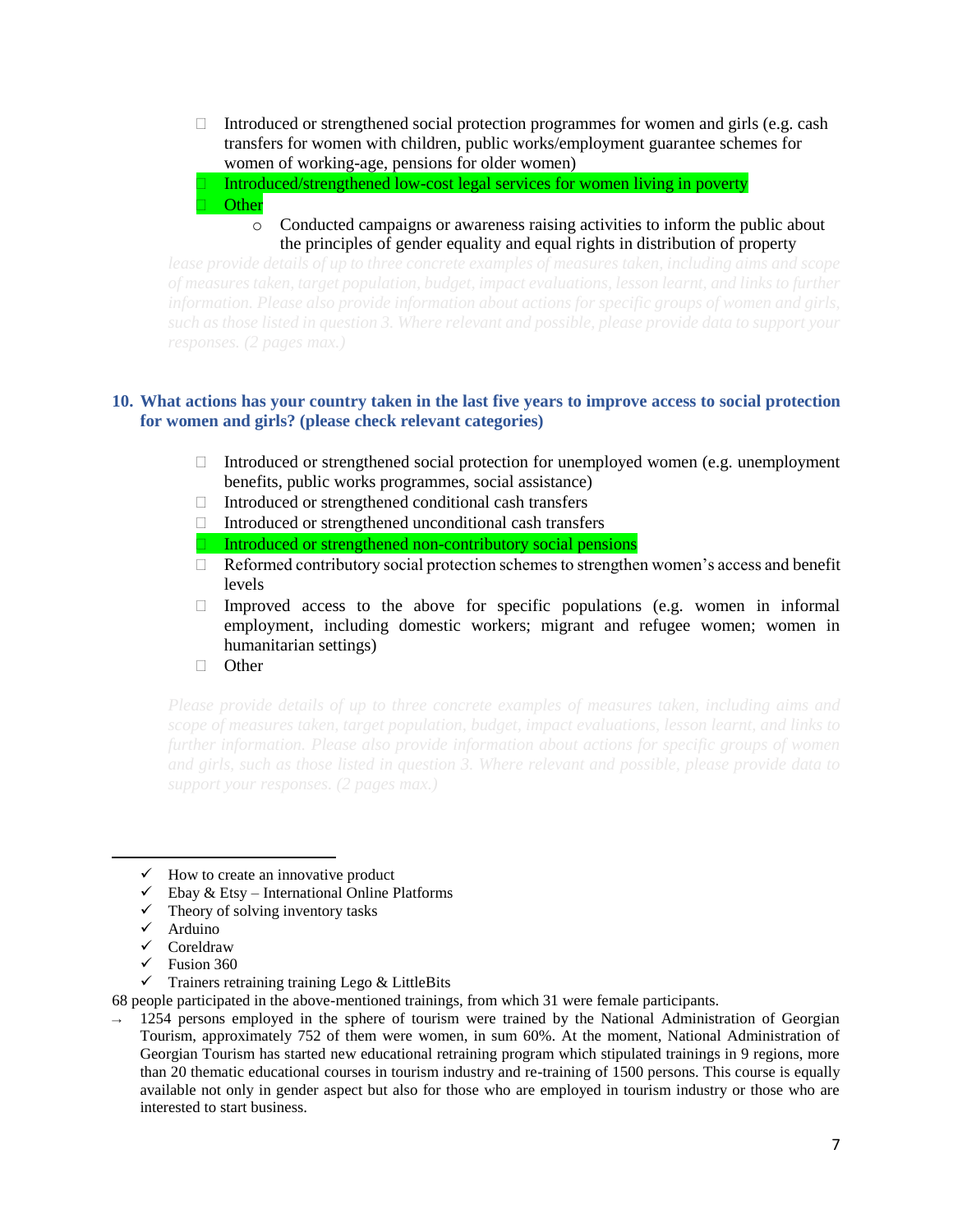**11. What actions has your country taken in the last five years to improve health outcomes for women and girls in your country? (please check relevant categories)**

|    | Promoted women's access to health services through expansion of universal health         |
|----|------------------------------------------------------------------------------------------|
|    | coverage or public health services <sup>7</sup>                                          |
|    | Expanded specific health services for women and girls, including sexual and reproductive |
|    | health services, mental, maternal health and HIV services <sup>8</sup>                   |
| Ω. | Undertaken gender-specific public awareness/health promotion campaigns                   |
|    | Provided gender-responsiveness training for health service providers                     |
| П. | Strengthened comprehensive sexuality education in schools or through community           |
|    | programmes                                                                               |
| П. | Provided refugee women and girls as well as women and girls in humanitarian settings     |
|    | with access to sexual and reproductive health services                                   |
|    | Other                                                                                    |

Strengthened legal and policy framework

# **12. What actions has your country taken in the last five years to improve education outcomes and skills for women and girls? (please check relevant categories)**

- $\Box$  Taken measures to increase girls' access to, retention in and completion of education, technical and vocational education and training (TVET) and skills development programmes
- $\Box$  Strengthened educational curricula to increase gender-responsiveness and eliminate bias, at all levels of education <sup>9</sup>

- Detection of Hepatitis B and C, HIV infection/AIDS and syphilis in pregnant and prevent transmission of Hepatitis B from mother to a child;
- Providing pregnant with pteroyl glutamic acid;

Providing relevant medication to pregnant with acidotic anemia;

Special treatment of pregnant with syphilis.

#### 9

 $\overline{\phantom{a}}$ 

Human rights, gender equality, healthy life-style and reproductive health are integral part of the school curriculum in Georgia. Gender equality principles are included in different subjects at schools in Georgia. Subject "Me and Society" (III-IV grades) designated for elementary stage students includes gender quality issues. For basic level

<sup>&</sup>lt;sup>7</sup> Sexual and reproductive health services are integrated in the public healthcare system through family planning centres (FPCs) to provide ante- and post-natal services.<sup>7</sup> FPCs are designed to provide consultations on contraception, sexually transmitted infections and HIV/AIDS.

<sup>8</sup> State healthcare programs are implemented by the Ministry of Internally Displaced Persons from the Occupied Territories, Labour, Health and Social Affairs of Georgia and its legal entities. In the scope of universal healthcare delivery and C sections are financed. State program for maternal and newborn healthcare is available. In the scope of the program, below listed services are provided:

Antenatal care;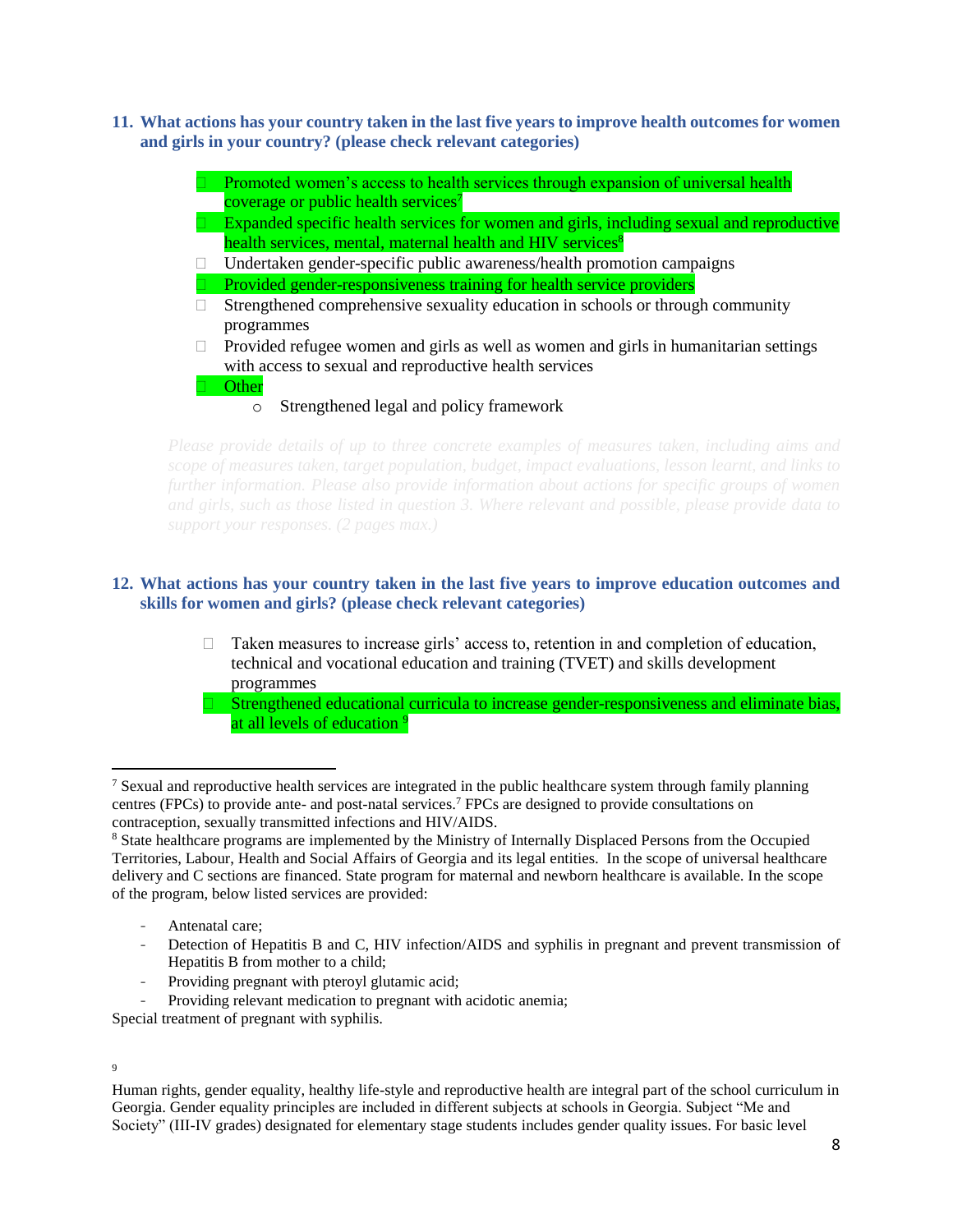- Provided gender equality and human rights training for teachers and other education professionals Promoted safe, harassment-free and inclusive educational environments for women and girls Increased access to skills and training in new and emerging fields, especially STEM (science, technology, engineering and math) and digital fluency and literacy
- $\Box$  Ensured access to safe water and sanitation services and facilitated menstrual hygiene management especially in schools and other education/training settings
- Strengthened measures to prevent adolescent pregnancies and to enable adolescent girls to continue their education in the case of pregnancy and/or motherhood
- **D** Other

### **Freedom from violence, stigma and stereotypes**

### **Critical areas of concern:**

- D. Violence against women
- I. Human rights of women
- J. Women and the media
- L. The girl child
- **13. In the last five years, which forms of violence against women and girls, and in which specific contexts or settings, have you prioritized for action? (please check relevant categories)**
	- Intimate partner violence/domestic violence, including sexual violence and marital rape Sexual harassment and violence in public places, educational settings and in employment Violence against women and girls facilitated by technology (e.g. cyberviolence, online stalking)
	- **Femicide/Feminicide**
	- $\Box$  Violence against women in politics
	- Child, early and forced marriages
	- Female genital mutilation
	- Other harmful practices
	- Trafficking in women and girls
	- □ Other

 $\overline{a}$ 

education (VII-IX grades), citizenship (civil education) educational plan was elaborated. This plan concentrates on gender equality and raising awareness of young generation on early marriage.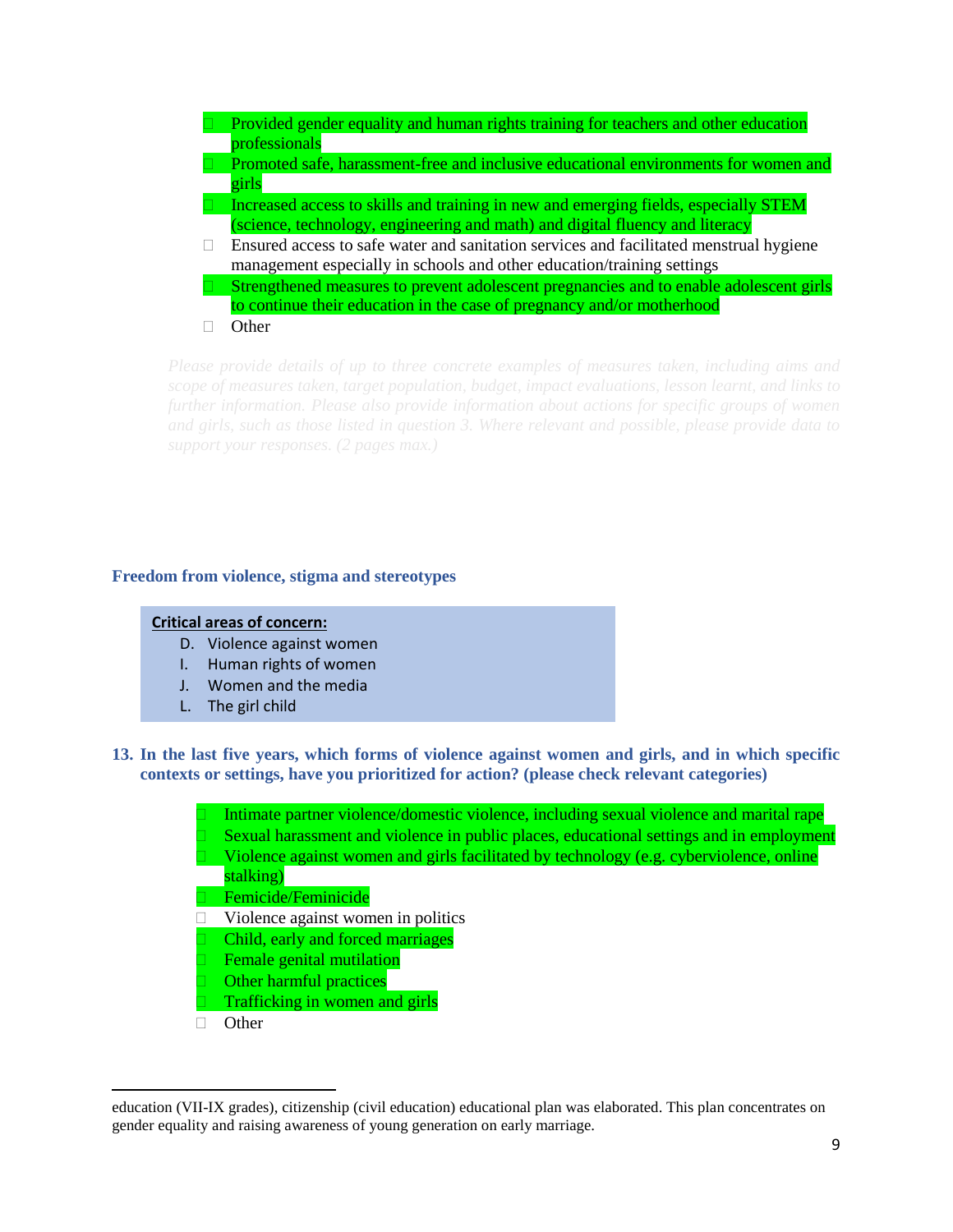# **14. What actions has your country prioritized in the last five years to address violence against women and girls? (please check relevant categories)**

| Introduced or strengthened violence against women laws, and their enforcement and                                                                                                                                                               |
|-------------------------------------------------------------------------------------------------------------------------------------------------------------------------------------------------------------------------------------------------|
| implementation                                                                                                                                                                                                                                  |
| Introduced, updated or expanded national action plans on ending violence against women                                                                                                                                                          |
| and girls                                                                                                                                                                                                                                       |
| Introduced or strengthened measures to increase women's access to justice (e.g.                                                                                                                                                                 |
| establishment of specialist courts, training for the judiciary and police, protection orders,                                                                                                                                                   |
| redress and reparations, including for femicide cases)                                                                                                                                                                                          |
| Introduced or strengthened services for survivors of violence (e.g. shelters, help lines,                                                                                                                                                       |
| dedicated health services, legal, justice service, counselling, housing)                                                                                                                                                                        |
| Introduced or strengthened strategies to prevent violence against women and girls (e.g. in                                                                                                                                                      |
| the education sector, in the media, community mobilization, work with men and boys)                                                                                                                                                             |
| Monitoring and evaluation of impact, including evidence generation and data collection,                                                                                                                                                         |
| including regarding particular groups of women and girls                                                                                                                                                                                        |
| Introduced or strengthened measures for improving the understanding of causes and                                                                                                                                                               |
| consequences of violence against women among those responsible for implementing                                                                                                                                                                 |
| measures on ending violence against women and girls                                                                                                                                                                                             |
| Other                                                                                                                                                                                                                                           |
| $C = 1$ and $C = 1$ and $C = 1$ and $C = 1$ and $C = 1$ and $C = 1$ and $C = 1$ and $C = 1$ and $C = 1$ and $C = 1$ and $C = 1$ and $C = 1$ and $C = 1$ and $C = 1$ and $C = 1$ and $C = 1$ and $C = 1$ and $C = 1$ and $C = 1$ and $C = 1$ and |

 $\circ$  Conducted National Study on Violence against Women in Georgia<sup>10</sup>

# **15. What strategies has your country used in the last five years to prevent violence against women and girls? (please check relevant categories)**

- Public awareness raising and changing of attitudes and behaviours
- $\Box$  Work in primary and secondary education, including comprehensive sexuality education
- Grassroots and community-level mobilization
- $\Box$  Shifting the representation of women and girls in the media
	- Working with men and boys

l

<sup>&</sup>lt;sup>10</sup> *National Study on Violence against Women in Georgia* 2017 conducted by GeoStat in partnership with UN Women and EU constitutes the first nation-wide research on violence against women to be conducted in Georgia since 2009 and explores the prevalence of domestic violence, non-partner physical and sexual violence, as well as perceptions and awareness of women and men on gender and violence in Georgia. For the first time in Georgia, the study also generated data on prevalence of sexual harassment and stalking at the national level.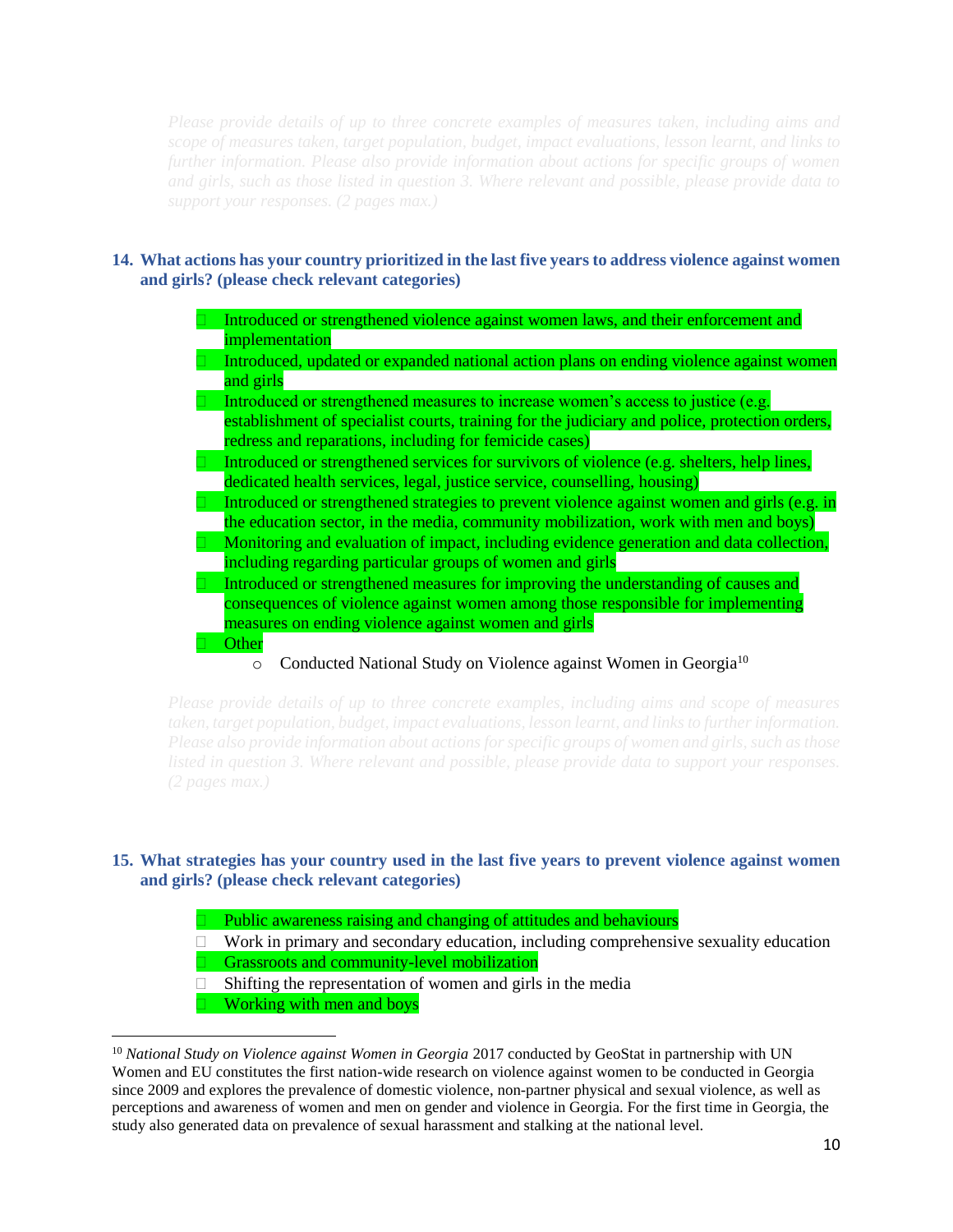Perpetrator programmes □ Other

- **16. What actions has your country taken in the last five years to prevent and respond to violence against women and girls facilitated by technology (online sexual harassment, online stalking, nonconsensual sharing of intimate images)? (please check relevant categories)**
	- Introduced or strengthened legislation and regulatory provisions
	- $\Box$  Implemented awareness raising initiatives targeting the general public and young women and men in educational settings
	- $\Box$  Worked with technology providers to set and adhere to good business practices
	- **D** Other

### **17. What actions has your country taken in the last five years to address the portrayal of women and girls, discrimination and/or gender bias in the media? (please check relevant categories)**

- Enacted, strengthened and enforced legal reforms to combat discrimination and/or gender bias in the media
- $\Box$  Introduced binding regulation for the media, including for advertising
- $\Box$  Supported the media industry to develop voluntary codes of conduct
- Provided training to media professionals to encourage the creation and use of nonstereotypical, balanced and diverse images of women and girls in the media
- $\Box$  Promoted the participation and leadership of women in the media
- $\Box$  Established or strengthened consumer protection services to receive and review complaints about media content or gender-based discrimination/bias in the media
- □ Other

# **18. Has your country taken any action in the last five years specifically tailored to address violence against specific groups of women facing multiple forms of discrimination?**

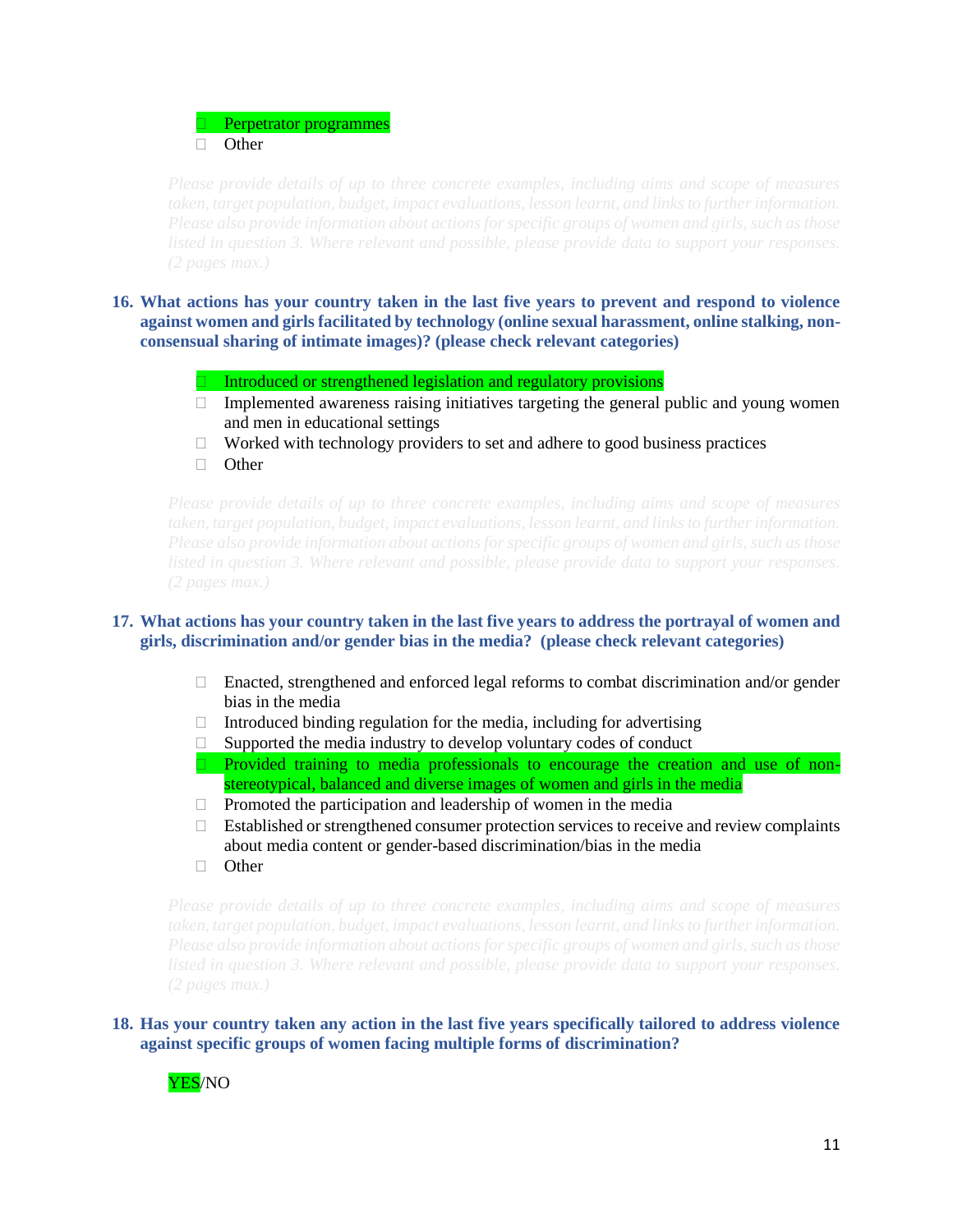### **Participation, accountability and gender-responsive institutions**

#### **Critical areas of concern:**

- G. Women in power and decision-making
- H. Institutional mechanisms for the advancement of women
- I. Human rights of women
- J. Women and the media
- L. The girl child

## **19. What actions and measures has your country taken in the last five years to promote women's participation in public life and decision-making? (please check relevant categories)**

- Reformed constitution, laws and regulations that promote women's participation in politics, especially at decision-making level, including electoral system reform, adoption of temporary special measures, such as quotas, reserved seats, benchmarks and targets  $\Box$  Implemented capacity building, skills development and other measures
- $\Box$  Encouraged the participation of minority and young women, including through sensitization and mentorship programmes
- Provided opportunities for mentorship, training in leadership, decision-making, public speaking, self-assertion, political campaigning
- $\Box$  Taken measures to prevent, investigate, prosecute and punish violence against women in politics
- $\Box$  Collected and analyzed data on women's political participation, including in appointed and elected positions
- **Other** 
	- o The Parliamentary Elections in October 2016 was a step forward for women's political participation considering that previous Parliament had a fewer number of women. In 2012-2016, there were only 18 women MPs in Georgia, accounting for as low as 12% of all 150 MPs. Following the elections in 2016, 24 women were able to gain seats, accounting for 16% of the total number of MPs.

# **20. What actions has your country taken in the last five years to increase women's access to expression and participation in decision-making in the media, including through information and communication technologies (ICT)? (please check relevant categories)**

 $\Box$  Strengthened the provision of formal and technical vocational education and training (TVET) in media and ICTs, including in areas of management and leadership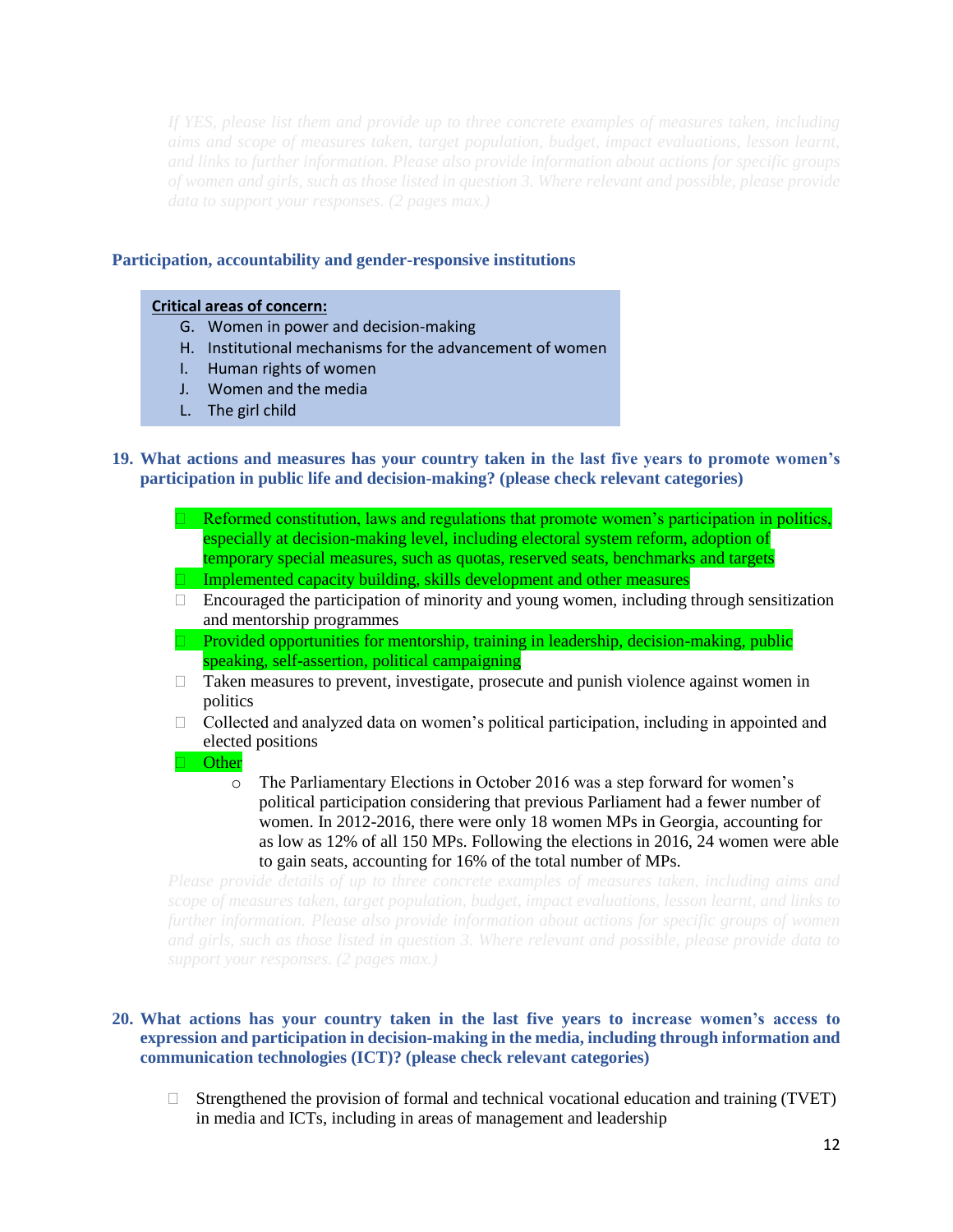- $\Box$  Taken measures to enhance access, affordability and use of ICTs for women and girls (e.g. free wifi hubs, community technology centers)
- Introduced regulations to advance equal pay, retention and career advancement of women within the media and ICT field
- $\Box$  Collaborated with employers in the media and ICT field to improve internal policies and hiring practices on a voluntary basis
- $\Box$  Provided support to women's media networks and organizations

**D** Other

 $\circ$  Provided series of trainings in ICT<sup>11</sup>

# **21. Do you track the proportion of the national budget that is invested in the promotion of gender equality and the empowerment of women (gender-responsive budgeting)?**

# YES/NO

# **If YES, what is the approximate proportion of the national budget that is invested in the promotion of gender equality and the empowerment of women?**

# **22. As a donor country, does your country track the proportion of official development assistance (ODA) that is invested in the promotion of gender equality and the empowerment of women (gender-responsive budgeting)?**

### YES/NO

**If YES, please provide further information on the methodology, the scope of tracking, past trends and current proportion of investments.**

### **23. Does your country have a valid national strategy or action plan for gender equality?**

# YES/NO

 $\overline{\phantom{a}}$ 

<sup>11</sup> With the purpose of reducing inequalities and supporting women's engagement in ICT, UN Women began implementing a new initiative in partnership with the Innovative Education Foundation, GeoLab and universities aimed at providing free training courses in website development and social media marketing for women aged 18-35 in five regions in western Georgia. As a first step in the implementation of this initiative, a Training of Trainers was held at Ilia State University in Tbilisi. Fourteen participants from various regions of Georgia deepened their knowledge in teaching website development and social media marketing, which they will then share among the women in their regions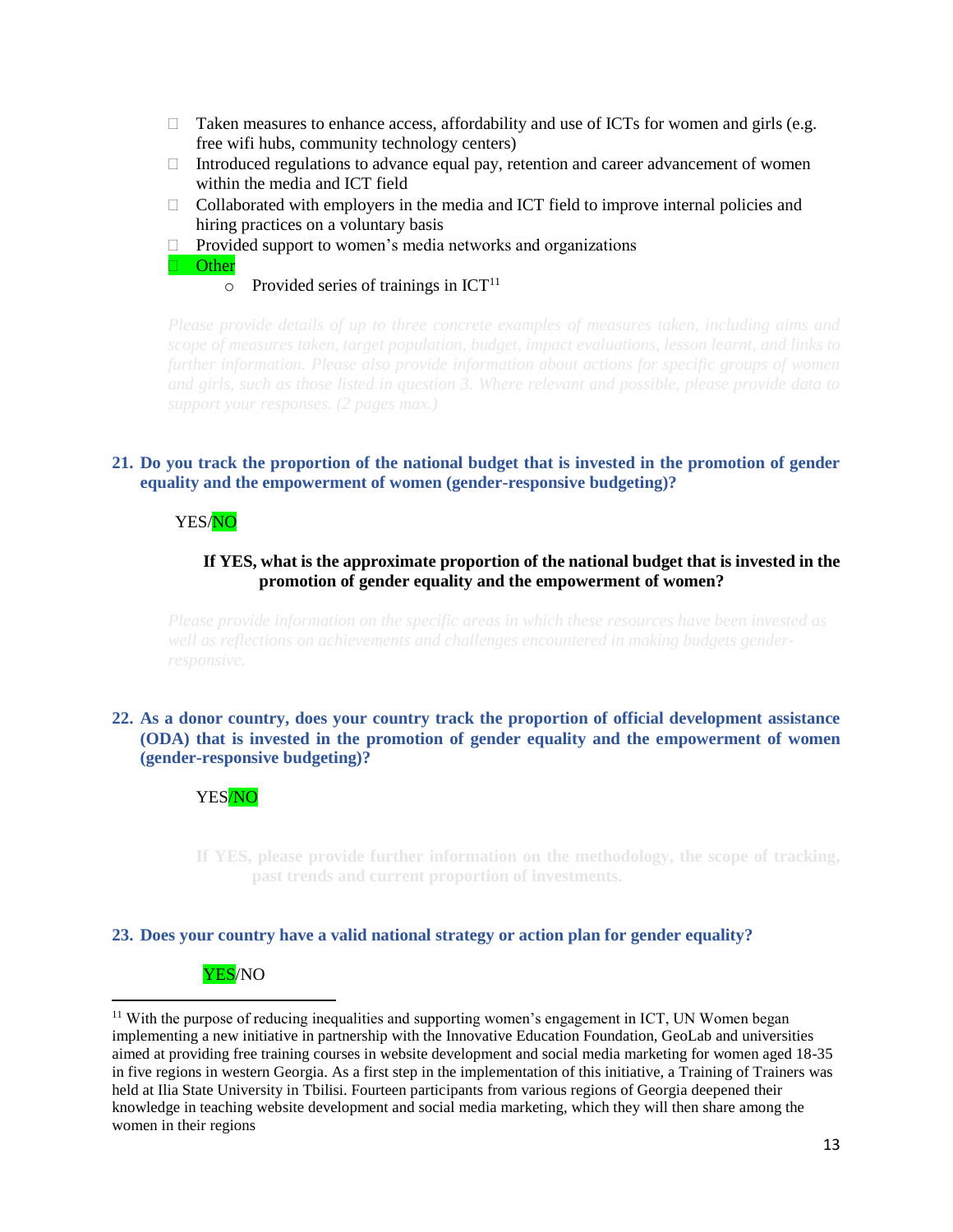# **If YES, please list the name of the plan and the period it covers, its priorities, funding and alignment with the 2030 Agenda for Sustainable Development, including the targets under SDG 5.**

The National Strategy for the Protection of Human Rights in Georgia 2014-2020 is a key policy document that promotes a human rights-based approach in all policy development and implementation, including considering the different needs of women and men in any given situation.

Two stand-alone National Action Plans *(National Action Plan on the Implementation of the UN Security Council resolutions on Women, Peace and Security; National Action Plan on the Measures to be Implemented for Combating Violence against Women and Domestic Violence and Protection of Victims/Survivors covering period from 2018 to 2020)* and one chapter of the Human Rights Action Plan: *Gender Equality and Women's Empowerment* approved by the government of Georgia.

The 2018-2020 NAPs are harmonized with the Action Plan of the Government of Georgia on the Protection of Human Rights and aligned with the relevant objectives, targets and indicators of the nationalized Sustainable Development Goals (SDGs).

Gender Equality Council plans to approve the new state concept on gender equality in Georgia by the end of 2019 which has not been updated since its adoption in 2006.

# **If YES, has the national action plan been costed and have sufficient resources been allocated to its achievement in the current budget?**

With support from UN agencies costing exercise has been carried out to reflect relevant expenses of different activities under the budget line of the NAPs (2018-2020)

**24. Does your country have an action plan and timeline for implementation of the recommendations of the Committee on the Elimination of Discrimination against Women (if a State party), or of the recommendations of the Universal Periodic Review or other United Nations human rights mechanisms that address gender inequality/discrimination against women?**

# YES/NO

**If YES, please provide some highlights of the action plans and timeline for** 

The process of drafting the actions plans is coordinated by Inter-Agency Commission on Gender Equality, Violence against Women and Domestic Violence Issues. The Inter-agency Commission collects relevant documents such as PDO reports, studies of local and international organizations. The Plans take into account key international commitments of the government of Georgia concerning VAWG: The Council of Europe's Istanbul Convention, CEDAW Committee recommendations, as well as UN Sustainable Development Goal 5, where one of the key targets is to eliminate all forms of VAWG by 2030.

**25. Is there a national human rights institution in your country?**

# YES/ NO

**If YES, does it have a specific mandate to focus on gender equality or discrimination based on sex/gender?**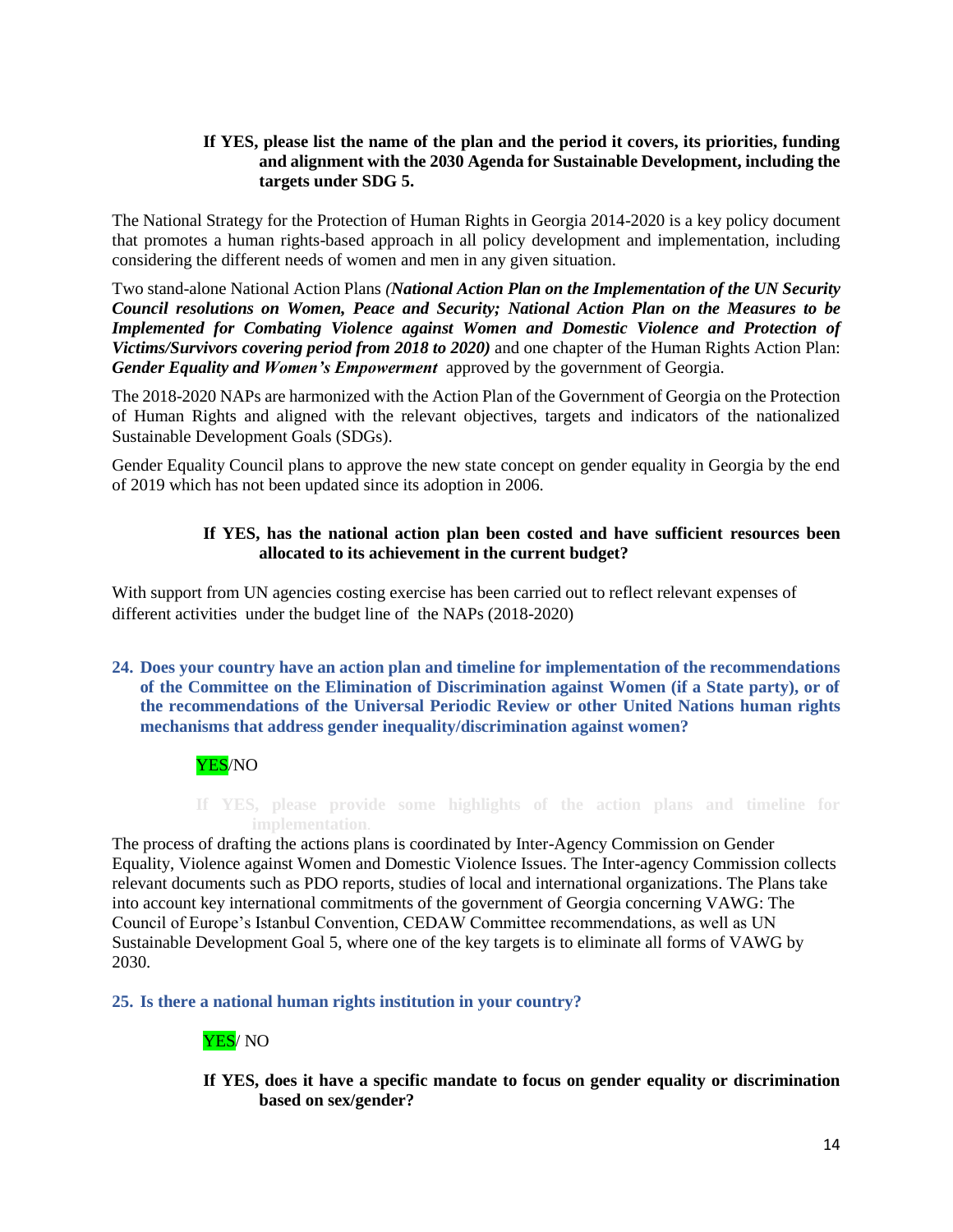# **If YES, please provide up to three examples of how the NHRI has promoted gender equality. (2 pages max.)**

The national human rights institution responsible for protection, monitoring and promotion of human rights in Georgia is the Office of the Public Defender. The Public Defender (Ombudsman) of Georgia oversees the observance of human rights and freedoms in Georgia. It advises the government on human rights issues. It also analyses the state's laws, policies and practices, in compliance with the international standards, and provides relevant recommendations.

The powers and functions of the Public Defender are defined in the 1996 Organic Law on the Public Defender of Georgia. The Public Defender exercises its functions independently and is bound only by the Constitution, international treaties and agreements of Georgia, and by the universally recognized principles and rules of international law, the Organic Law on Public Defender of Georgia, and other legislative acts.<sup>12</sup>

The Public Defender exercises the functions of the National Preventive Mechanism (NPM), envisaged by the Optional Protocol to the United Nations Convention against Torture and Other Cruel, Inhuman or Degrading Treatment or Punishment (OPCAT).<sup>13</sup> Based on the Law on "Elimination of All Forms of Discrimination", the Public Defender is designated as an equality body, whose one of the main functions is to supervise the implementation of the law.<sup>14</sup> In 2014 the Public Defender of Georgia was named as the structure for ensuring implementation, promotion and protection of the Convention on the Rights of Persons with Disabilities.<sup>15</sup>

The Public Defender monitors issues related to elimination of all forms of discrimination and ensures equality by examining statements of possible victims and study of the facts of direct or indirect discriminations, trying to settle a case by mutual agreement between the victim of discrimination and alleged discriminator, producing appropriate recommendations to restore rights of victims, providing relevant institutions with proposals on preventing or combating discrimination, recording and analyzing statistical data on facts of discrimination.<sup>16</sup> Article 14 of the Gender Equality Law recognizes the two key functions performed by the Public Defender's Office: monitoring gender equality issues and addressing individual complaints concerning rights violations.

The Public Defender is the first state institution that established structural unit on gender equality issues. The Department of Gender Equality of the Public Defender's Office was set up in May, 2013 . Its mandate includes, *inter alia*, monitoring protection of the right to gender equality, as well as examining individual complaints concerning related rights violations and issuing recommendations. It also engages in research, promotes gender equality issues in the activities of the Public Defender, raises public awareness of gender equality issues in Georgia, and issues annual and special reports on women's rights issues. Public Defender's Office has nine regional representations. Gender Specialist's position was introduced in the regional offices. Currently gender specialists are in four regions offices: Kakheti, Kvemo Kartli, Samegrelo and Adjara.

### **Peaceful and inclusive societies**

l

<sup>12</sup> Organic Law on the Public Defender of Georgia, Article 4, paragraph 1

<sup>&</sup>lt;sup>13</sup> Organic Law on the Public Defender of Georgia, Article  $3<sup>1</sup>$ , paragraph 1

 $14$  Ibid, Article 3, paragraph  $11$ 

<sup>15</sup> CRPD Article 33, paragraph 2

<sup>&</sup>lt;sup>16</sup> Ibid; Article 14<sup>1</sup>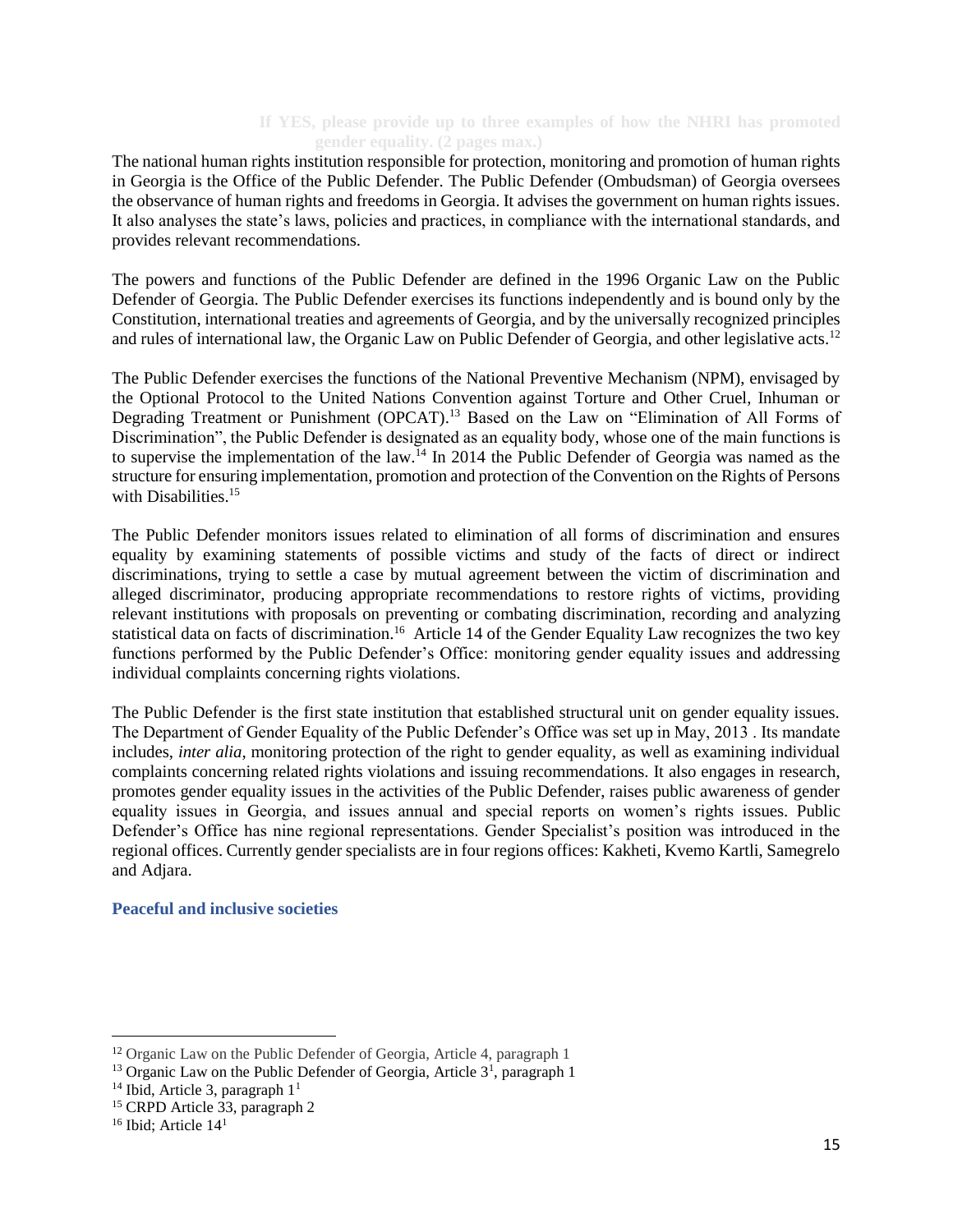# **Critical areas of concern:**

- E. Women and armed conflict
- I. Human rights of women
- L. The girl child

**26. What actions has your country taken in the last five years to build and sustain peace, promote peaceful and inclusive societies for sustainable development and implement the women, peace and security agenda? (please check relevant categories)**

Adopted and/or implemented a National Action Plan on women, peace and security

 Integrated women, peace and security commitments into key national and inter-ministerial policy, planning and monitoring frameworks

- $\Box$  Used communication strategies, including social media, to increase awareness of the women, peace and security agenda
- $\Box$  Increased budgetary allocations for the implementation of the women, peace and security agenda
- $\Box$  Taken steps to reduce excessive military expenditures and/or control the availability of armaments
- $\Box$  Re-allocated funds from military spending to social and economic development, including for gender equality and the empowerment of women
- $\Box$  Supported inclusive and gender-sensitive conflict analysis, early warning and prevention mechanisms

Other<sup>17</sup>

- **27. What actions has your country taken in the last five years to increase the leadership, representation and participation of women in conflict prevention, resolution, peacebuilding, humanitarian action and crisis response, at decision-making levels in situations of armed and other conflicts, and in fragile or crisis settings? (please check relevant categories)**
	- **Promoted and supported women's meaningful participation in peace processes and the** implementation of peace agreements
	- $\Box$  Promoted equal participation of women in humanitarian and crisis response activities at all levels, particularly at the decision-making level
	- $\Box$  Integrated a gender perspective in the prevention and resolution of armed or other conflict
	- $\Box$  Integrated a gender perspective in humanitarian action and crisis response
	- $\Box$  Protected civil society spaces and women's human rights defenders
	- □ Other
- $\frac{1}{17}$

 $\circ$  In light of marking the 20<sup>th</sup> anniversary of UN Security Council Resolution 1325, Georgia joined the pledges made by the UN Member States to accelerate the implementation of Women, Peace and Security Agenda at the national level in April 2019.<sup>17</sup>

o Started localization process of the WPS NAP (2018-2020)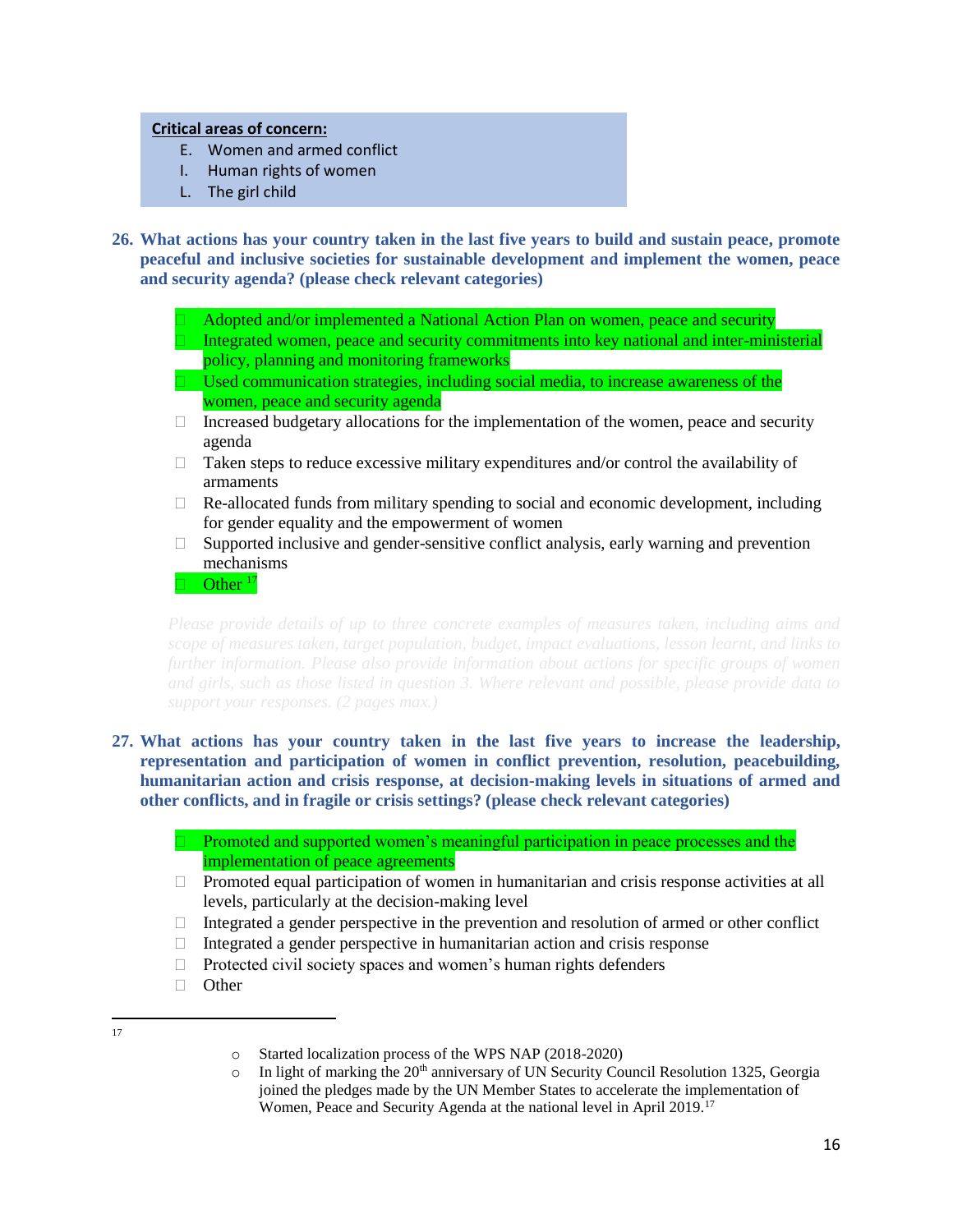- **28. What actions has your country taken in the last five years to enhance judicial and non-judicial accountability for violations of international humanitarian law and violations of the human rights of women and girls in situations of armed and other conflicts or humanitarian action and crisis response? (please check relevant categories)**
	- $\Box$  Implemented legal and policy reform to redress and prevent violations of the rights of women and girls
	- $\Box$  Strengthened institutional capacities, including of the justice system and transitional justice mechanisms as applicable, during conflict and crisis response
	- $\Box$  Strengthened capacity of security sector institutions on human rights and prevention of sexual and gender-based violence and sexual exploitation and abuse
	- Increased access of conflict-affected, refugee or displaced women to violence prevention and protection services<sup>18</sup>
	- $\Box$  Taken measures to combat illicit arms trafficking
	- $\Box$  Taken measures to combat the production, use of and trafficking in illicit drugs
	- Taken measures to combat trafficking in women and children
	- **D** Other

# **29. What actions has your country taken in the last five years to eliminate discrimination against and violations of the rights of the girl child? (please check relevant categories)**

 Taken measures to combat negative social norms and practices and increased awareness of the needs and potential of girl children

- $\Box$  Strengthened girls' access to quality education, skills development and training
- $\Box$  Tackled disadvantages in health outcomes due to malnutrition, early childbearing (e.g. anemia) and exposure to HIV/AIDS and other sexually transmitted diseases
- $\Box$  Implemented policies and programmes to reduce and eradicate child, early and forced marriage
- $\Box$  Implemented policies and programmes to eliminate violence against girls, including physical and sexual violence and harmful practices
- $\Box$  Implemented policies and programmes to eradicate child labour and excessive levels of unpaid care and domestic work undertaken by girl children
- $\Box$  Promoted girls' awareness of and participation in social, economic and political life
- **D** Other

 $\overline{a}$ 

<sup>&</sup>lt;sup>18</sup> In the process of providing housings to IDPs, priority is given to victims of domestic violence and single parents.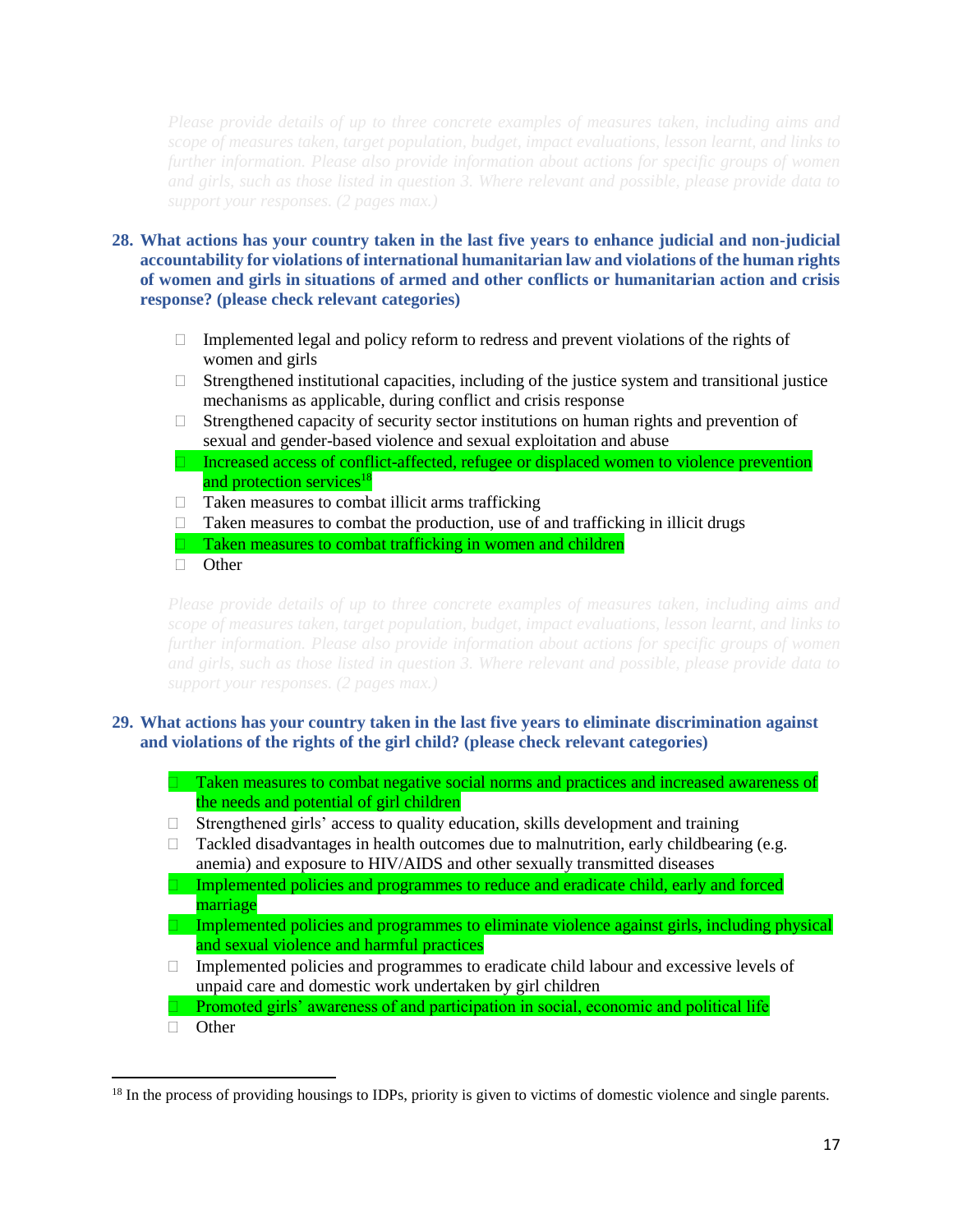### **Environmental conservation, protection and rehabilitation**

### **Critical areas of concern:**

- I. Human rights of women
- K. Women and the environment
- L. The girl child

### **30. What actions has your country taken in the last five years to integrate gender perspectives and concerns into environmental policies? (please check relevant categories)**

- $\Box$  Supported women's participation and leadership in environmental and natural resource management and governance
- $\Box$  Strengthened evidence and/or raised awareness about gender-specific environmental and health hazards (e.g. consumer products, technologies, industrial pollution)
- $\Box$  Increased women's access to and control over land, water, energy, and other natural resources
- $\Box$  Promoted the education of women and girls in science, engineering, technology and other disciplines relating to the natural environment
- $\Box$  Enhanced women's access to sustainable time- and labour-saving infrastructure (e.g. access to clean water and energy) and climate-smart agricultural technology
- $\Box$  Taken measures to protect and preserve the knowledge and practices of women in indigenous and local communities related to traditional medicines, biodiversity and conservation techniques
- $\Box$  Taken steps to ensure that women benefit equally from decent jobs in the green economy
- $\Box$  Monitored and evaluated the impact of environmental policies and sustainable infrastructure projects on women and girls
- **D** Other

# **31. What actions has your country taken in the last five years to integrate gender perspectives into policies and programmes for disaster risk reduction, climate resilience and mitigation? (please check relevant categories)**

- $\Box$  Supported women's participation and leadership, including those affected by disasters, in disaster risk reduction, climate resilience and mitigation policies, programmes and projects
- $\Box$  Strengthened the evidence base and raised awareness about the disproportionate vulnerability of women and girls to the impact of environmental degradation and disasters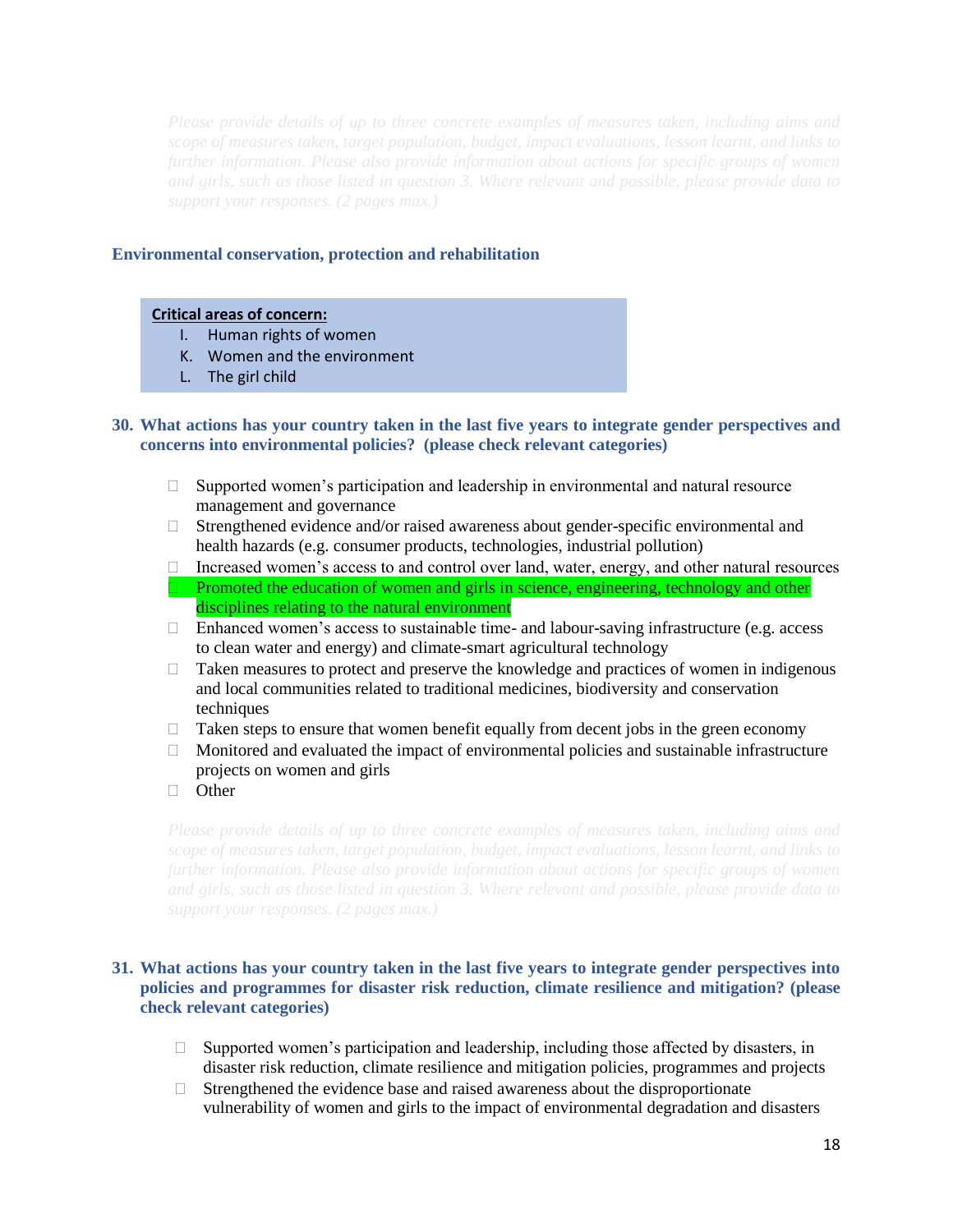- $\Box$  Promoted access of women in situations of disaster to services such as relief payments, disaster insurance and compensation
- Introduced or strengthened and implemented gender-responsive laws and policies related to disaster risk reduction, climate resilience and mitigation (e.g. disaster laws addressing vulnerability of women in disaster)

### Section Three: National institutions and processes

# **32. What is your country's current national machinery for gender equality and the empowerment of women? Please name it and describe its location within Government.**

Georgia's national machinery consists of three key bodies:

- 1. Gender Equality Council of the Parliament;
- 2. Inter-Agency Commission on Gender Equality, Violence against Women and Domestic Violence Issues; and
- 3. Gender Department of the Public Defender's Office;

*The Gender Equality Council* was established as an advisory body based on Parliamentary Decree in 2004. In 2010, with the passage of Gender Equality Law the Gender Equality Council became a standing body. In June 2017 the institutional framework for Gender Equality Council has changed and it became permanent consultation body to the Parliament of Georgia that exists to ensure systematic and coordinated activity on gender issues.

The Decree (N286) of the Government of Georgia approved the statute of the *Inter-Agency Commission on Gender Equality, Violence against Women and Domestic Violence Issues* and in 2017, for the first time, gender equality institutional mechanism has been established in executive government. Article 12, paragraph 6 of the Law of Georgia on Gender Equality states that the Government of Georgia in order to ensure systemic and coordinated work on gender issues creates the Inter-agency Commission on Gender Equality, Violence against Women and Domestic Violence Issues. The Commission is co-chaired by the Assistant to the Prime Minister on Human Rights and Gender Equality Issues and the Deputy Justice Minister of Georgia and the members of the Inter-agency Commission include representatives of different government institutions

Under Article 6 of the Law of Georgia on the Elimination of All forms of Discrimination the Public Defender is responsible for the monitoring and elimination of discrimination and the process of ensuring equality. Article 7 of the same Law determines that the Public Defender annually publishes special report on combating and preventing discrimination and on equality situation in Georgia. Article 14 of the Gender Equality Law recognizes two key functions performed by the Public Defender's Office: monitoring protection of gender equality issues and addressing individual complaints concerning rights violations.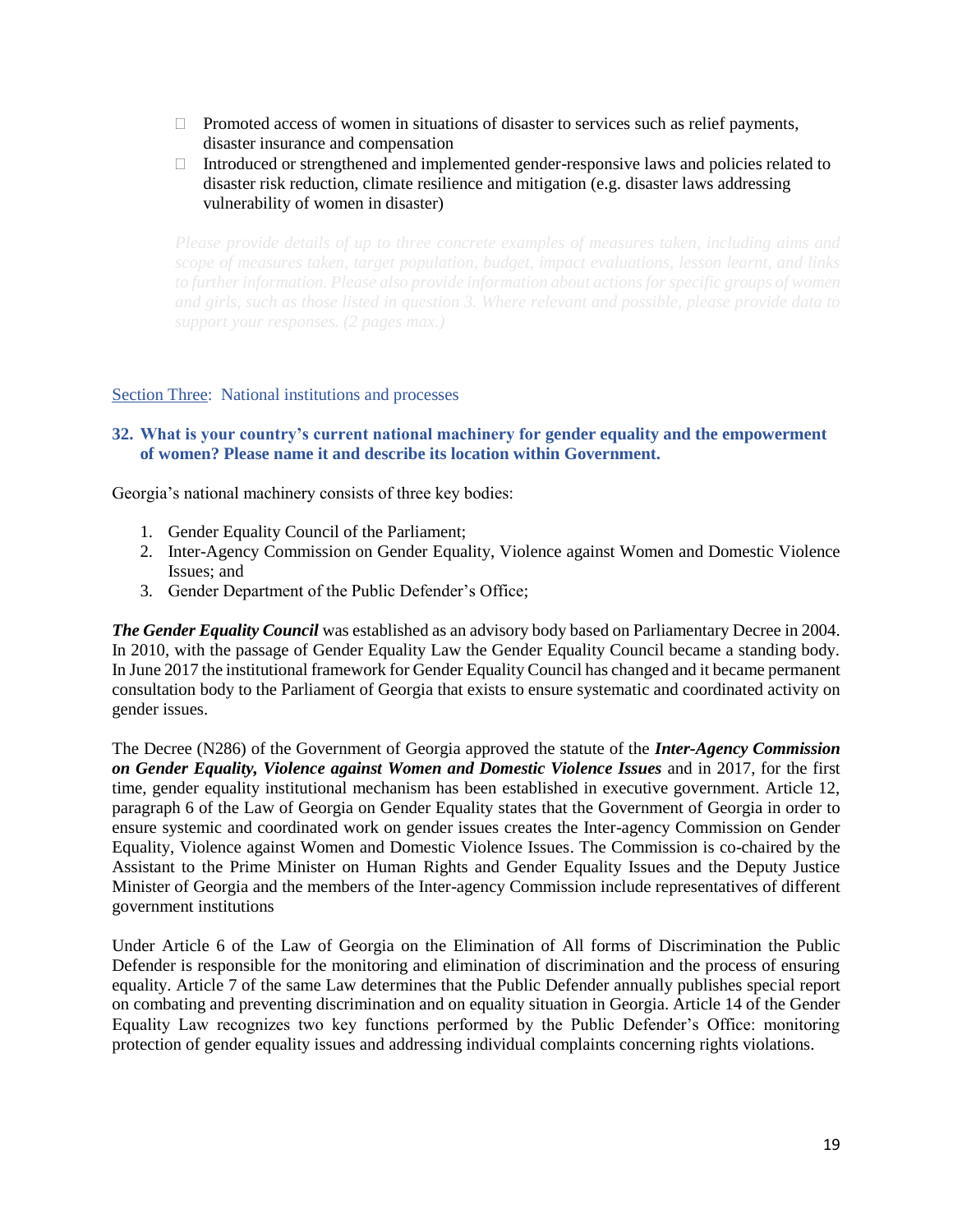## **33. Is the head of the national machinery a member of the institutional process for SDG implementation (e.g. inter-ministerial coordinating office, commission or committees)?**

# YES/NO

There is no national process for SDG implementation

The Government has offered high-level political support to incorporating SDGs into national priorities. Since 2015 the Government of Georgia has adopted the global goals and has been working through a process to nationalize the targets and indicators. In 2015 the Administration of Government of Georgia was granted coordination functions of the implementation of SDGs and it was largely intra-governmental process involving all ministries and agencies. The High-Level Political Forum (HLPF) meets annually to review country reports.

Since May 2, 2017 the implementation and monitoring of the 2030 Agenda for Sustainable Development is facilitated through the Sustainable Development Goals Council, which was formally established through the Ordinance of the Prime Minister of Georgia. The detailed functioning of the SDGs Council was determined at its first meeting on October 24, 2017. The Council gained the core function to oversee the implementation of Sustainable Development Goals in Georgia which includes:

- Coordination of interagency issues associated with the implementation of SDGs;
- Adoption of decisions on updating and extending SDGs, SDG indicators, and the SDG national document;
- Continue to incorporate SDGs into Georgia's national policies;
- Establishment and oversight of relevant working groups to support the strategic planning, integrated implementation, and effective monitoring of assigned SDGs and related thematic fields,  $etc.$ <sup>19</sup>

The Council is chaired by the Head of the Administration of the Government of Georgia and co-chaired by the UN Resident Coordinator and reports directly to the Prime Minister.<sup>20</sup>

# **34. Are there formal mechanisms in place for different stakeholders to participate in the implementation and monitoring of the Beijing Declaration and Platform for Action and the 2030 Agenda for Sustainable Development?**



Implementation and monitoring process of the Beijing Declaration and Platform for Action is led by the Inter-Agency Commission on Gender Equality, Violence against Women and Domestic Violence Issues. The Commission has created working group on International Obligations and members of the group are focal points appointed in state agencies. The report "National-level Review of the Implementation of the Beijing Declaration and Platform for Action Beijing  $+25$ " prepared with active consultations of Working Group and CSO representatives.

# **If YES,**

 $\overline{a}$ 

<sup>19</sup> Ordinance of the Prime Minister of Georgia #118; Article 3

<sup>20</sup> Ibid; Article 4 and Article 5.1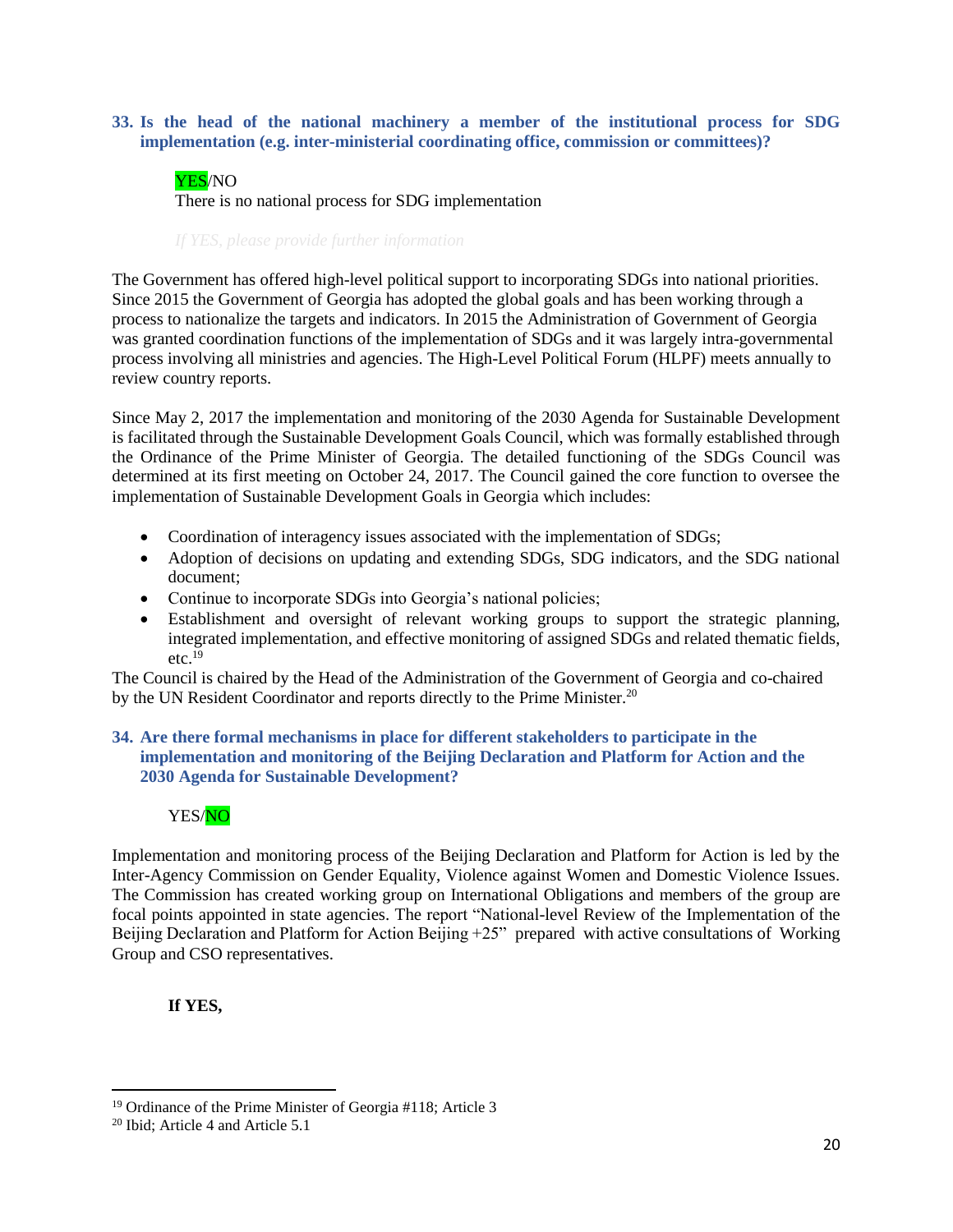**a) Which of the following stakeholders participate formally in national coordination mechanisms established to contribute to the implementation of the Beijing Declaration and Platform for Action and the 2030 Agenda for Sustainable Development?** 

### **Beijing Declaration and PfA**

- $\Box$  Civil society organizations
- $\Box$  Women's rights organizations
- Academia and think tanks
- $\Box$  Faith-based organizations
- $\Box$  Parliaments/parliamentary committees
- $\Box$  Private sector
- United Nations system
- Other actors, please specify…………………… Other actors, please specify….……………

#### **2030 Agenda for Sustainable Development**

- $\Box$  Civil society organizations
- $\Box$  Women's rights organizations
- Academia and think tanks
- $\Box$  Faith-based organizations
- $\Box$  Parliaments/parliamentary committees
- $\Box$  Private sector
- United Nations system
	-
- **b) Do you have mechanisms in place to ensure that women and girls from marginalized groups can participate and that their concerns are reflected in these processes?**

### YES/NO

**c) Please describe how stakeholders have contributed to the preparation of the present national report.** 

### **35. Is gender equality and the empowerment of all women and girls included as a key priority in the national plan/strategy for SDG implementation?**

### Yes

 $\Box$  No

 $\overline{a}$ 

 $\Box$  There is no national plan/strategy for SDG implementation

### *Please explain.*

The SDGs have been well fitted into the national policies and also are integrated in strategic umbrella document - Annual Governmental Work Plan (AGWP), other national, multi-sectorial strategies and action plans. Important work has been done by Georgia to ensure that SDGs have gender-sensitive indicators. Of the 54 gender-related indicators at the global level, 30 (56%) have been adopted as is.<sup>21</sup> The steps taken by the government will increase women' economic participation, promote equal economic opportunities for women and men, advance gender balance in decision making, and will ensure elimination of violence against women and girls. <sup>22</sup>

To support the functioning of the Council, four thematic SDG Working Groups have been established: Social Inclusion, Economic Development, Democratic Governance and Sustainable Energy and

 $21$  The following global indicators appear as is in the Georgia SDG framework (as at September 2018): In local framework: 1.1.1, 1.2.1, 1.3.1, 1.4.2, 3.1.1, 3.1.2, 3.3.1, 3.7.1, 3.7.2, 4.6.1, 4.7.1, 5.2.1, 5.2.2, 5.3.1, 5.5.1, 5.5.2 (as 16.7.1.c), 5.6.1, 5.6.2, 5.a.1, 5.b.1, 8.3.1, 8.5.1, 8.6.1, 8.7.1, 8.8.2, 10.2.1, 16.1.1, 16.2.3, 16.7.2, 17.18.1.

<sup>22</sup> https://sustainabledevelopment.un.org/memberstates/georgia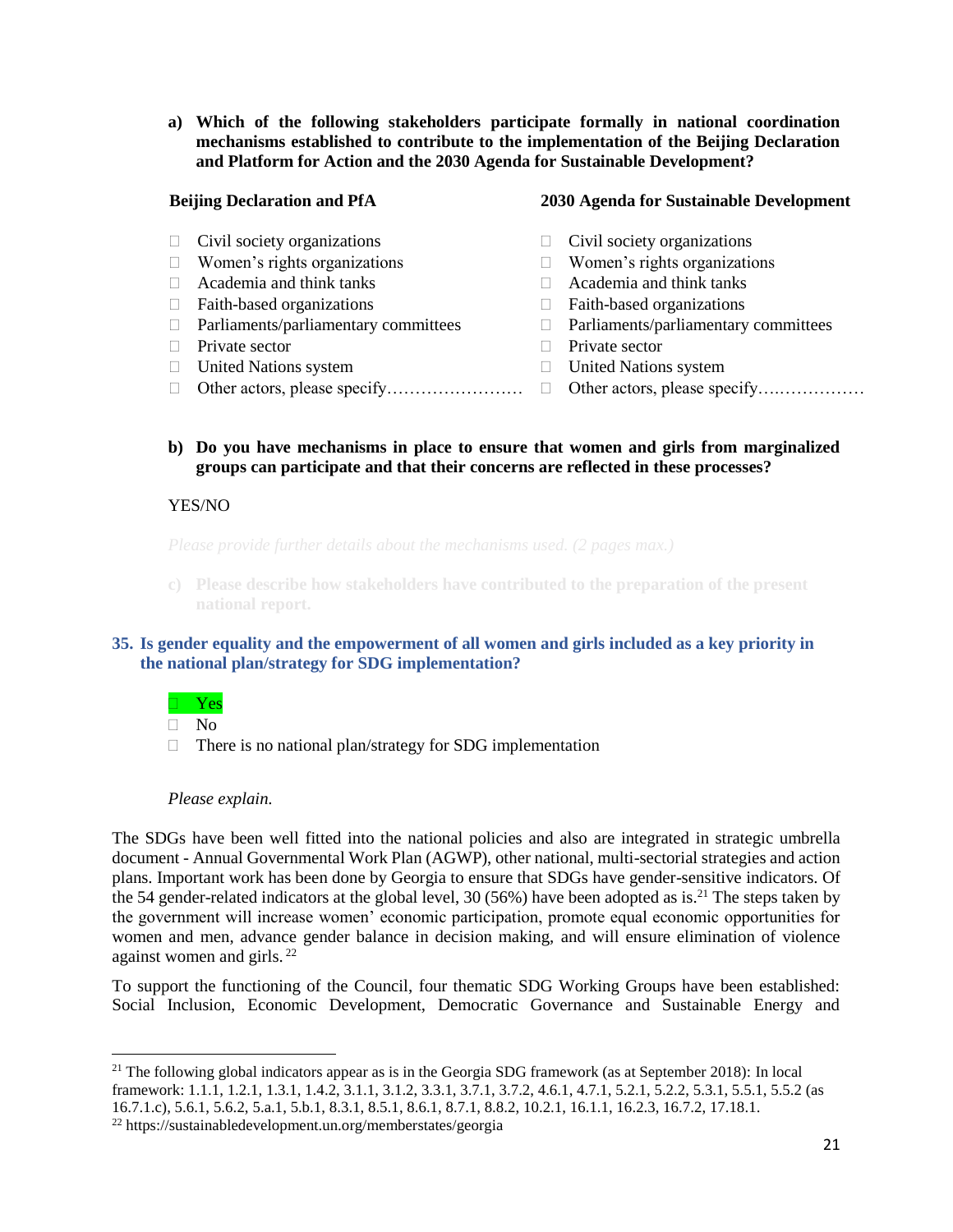Environmental Protection.<sup>23</sup> SDG 5 and 10, SDG 16 falls within the competence of the Democratic Governance Working Group. The Council makes political decisions, while Working Groups work on thematic directions and coordinate the work of the involved institutions on data collection and SDGs integration into national policy documents. The responsibilities of this Working Group are to:

- Ensure the efficient implementation of assigned SDGs;
- Make informed recommendations to relevant stakeholders on key policy priorities;
- Incorporate knowledge-sharing mechanisms that can be utilized by the Working Group to advance the integrated implementation of SDGs;
- Ensure the integration of SDGs into national policy planning system via incorporating the SDG targets into existing or prospective National Strategies and Action Plans;
- Provide feedback, guidance and relevant insight in the drafting of Georgia's Voluntary National Review on the 2030 Sustainable Development Agenda;
- Create effective mechanisms to successfully monitor and evaluate assigned SDGs;
- Conduct a targets/indicators revision and extension of sustainable development targets for approval of the SDGs Council. <sup>24</sup>

# Section Four: Data and statistics

# **36. What are the top three areas in which your country has made most progress over the past five years when it comes to gender statistics at the national level? (please check relevant categories)**

- $\Box$  Promulgated laws, regulations, or statistical programme/strategy setting out the development of gender statistics
- $\Box$  Established an inter-agency coordination mechanism on gender statistics (e.g., technical working group, inter-agency committee)
- $\Box$  Used more gender-sensitive data in the formulation of policy and implementation of programmes and projects
- □ Re-processed existing data (e.g., censuses and surveys) to produce more disaggregated and/or new gender statistics
- $\Box$  Conducted new surveys to produce national baseline information on specialized topics (e.g., time use, gender-based violence, asset ownership, poverty, disability)<sup>25</sup>
- $\Box$  Improved administrative-based or alternative data sources to address gender data gaps
- $\Box$  Produced knowledge products on gender statistics (e.g., user-friendly reports, policy briefs, research papers)
- Developed a centralized web-based database and/or dashboard on gender statistics
- Engaged in capacity building to strengthen the use of gender statistics (e.g., trainings, statistical appreciation seminars)
- $\Box$  Other

 $\overline{\phantom{a}}$ 

<sup>&</sup>lt;sup>23</sup> IDFI -Nationalization of Sustainable Development Goal 16 in Georgia - Achievements, Challenges and the Way Ahead; pg.6

 $^{24}$  Ibid; pg.6-7

<sup>25</sup> *The [National](http://georgia.unwomen.org/en/digital-library/publications/2018/03/national-study-on-violence-against-women-in-georgia-2017) Study on Violence against Women,* conducted by GeoStat and supported by UN Women and the European Union, has significantly contributed to produce reliable indicators of violence, representative at the national, urban, rural and, to the extent possible, regional level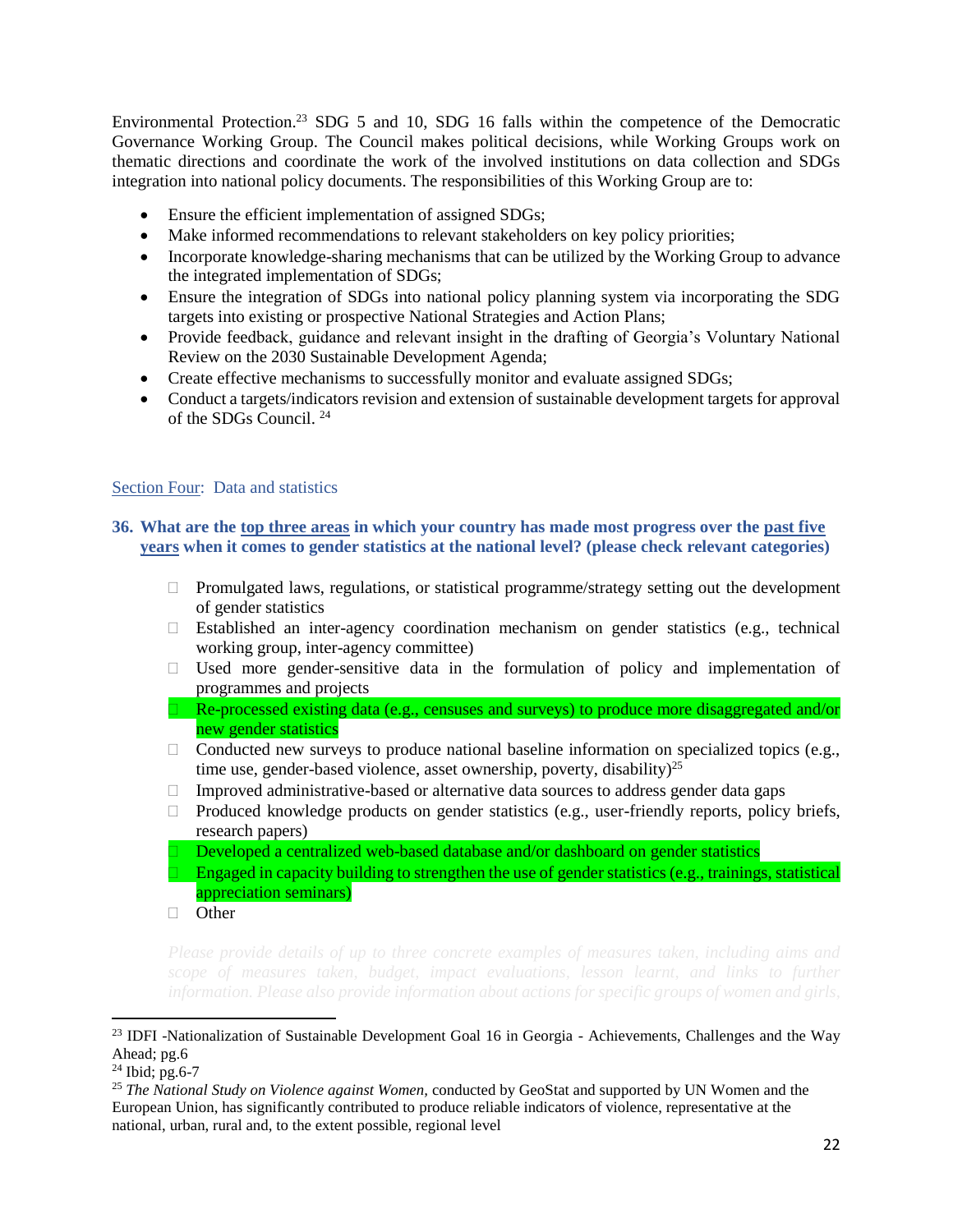# **37. Out of the following which are your country's top three priorities for strengthening national gender statistics over the next five years? (please check relevant categories)**

- $\Box$  Design of laws, regulations, or statistical programme/strategy promoting the development of gender statistics
- $\Box$  Establishment of an inter-agency coordination mechanism on gender statistics (e.g., technical working group, inter-agency committee)
- $\Box$  Use more gender-sensitive data in the formulation of policy and implementation of programmes and projects
- $\Box$  Re-processing of existing data (e.g., censuses and surveys) to produce more disaggregated and/or new gender statistics
- Conduct of new surveys to produce national baseline information on specialized topics (e.g., time use, gender-based violence, asset ownership, poverty, disability)
- $\Box$  Greater utilization and/or improvement of administrative-based or alternative data sources to address gender data gaps
- □ Production of knowledge products on gender statistics (e.g., user-friendly reports, policy briefs, research papers)
- $\Box$  Development of a centralized web-based database and/or dashboard on gender statistics
- $\Box$  Institutionalization of users-producers' dialogues mechanisms
- $\Box$  Statistical capacity building of users to increase statistical appreciation on and use of gender statistics (e.g., trainings, statistical appreciation seminars)
- □ Other

### **38. Have you defined a national set of indicators for monitoring progress on the SDGs?**

 Yes  $\overline{\Box}$  No

 $\overline{\phantom{a}}$ 

**If YES, how many indicators does it include and how many of those are gender-specific<sup>26</sup>?**

**If YES, how many of the gender-specific indicators are additional country indicators (i.e., not part of the global SDG monitoring and indicator framework)?**

*Please provide the indicators in an annex(Annex 1 and Annex 2)*

**If NO, how many global gender-specific SDG indicators (list provided in Annex 1) are available in your country?** 

<sup>&</sup>lt;sup>26</sup> The term 'gender-specific indicators' is used to refer to indicators that explicitly call for disaggregation by sex and/or refer to gender equality as the underlying objective. For example, SDG indicator 5.c.1 captures the percentage of countries with systems to track public allocations that are directed towards policies and programmes that promote gender equality—the underlying objective is the promotion of gender equality. The term is also used for indicators where women and girls are specified within the indicator as the targeted population (see UN Women. 2018. *Turning Promises into Action: Gender Equality in the 2030 Agenda for Sustainable Development*. New York).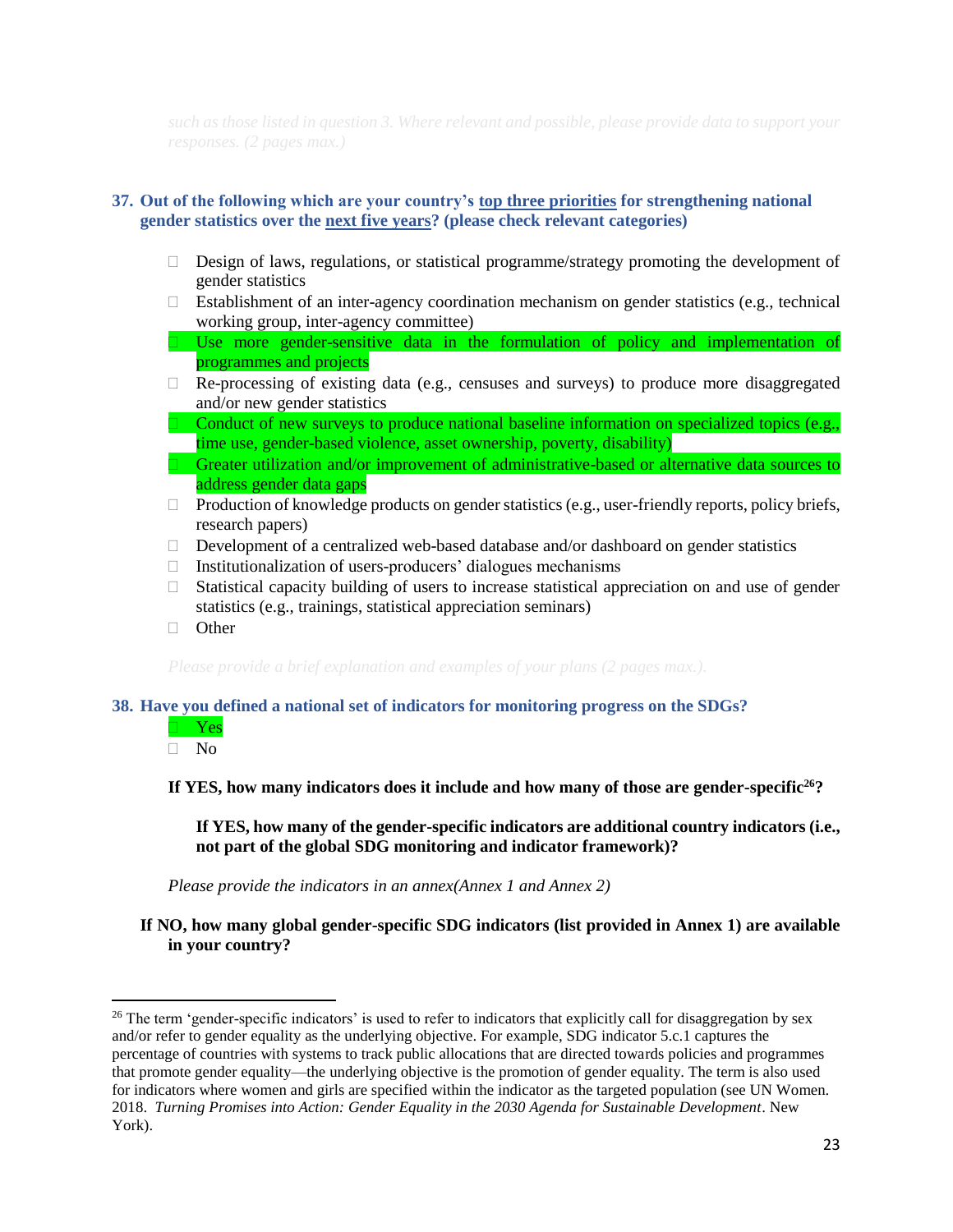*Please provide the indicators in an annex*

### **39. Has data collection and compilation on SDG 5 indicators and on gender-specific indicators under other SDGs begun?**



# **If YES, please describe which indicators have been prioritized**

# **If NO, explain the main challenges for collecting and compiling data on these indicators**

Data collection has been identified as the main challenge for implementation of the SDGs and barriers include a lack of consistent data collection standards and capacity for analysis. The key problem identified in the first Voluntary National Report on implementation of the Sustainable Development Goals (SDGs) is the lack of data disaggregated by age, gender, and specific sectors of economy. This especially concerns the Goals and Targets that deal with social rights, labor rights, gender issues, poverty and unemployment.<sup>27</sup> The first VNR states that lack of sector-disaggregated data and administrative statistics in many areas impedes development of the effective indicators and means of verification. The process of adjusting the SDGs has helped Georgia to pinpoint specific areas in which the national data collection must improve.<sup>28</sup> Georgia has identified sectoral, disaggregated data generation and analysis as an area of interest to learn best international practices and seek assistance.<sup>29</sup> The identified data gaps in the first VNR demonstrate substantial need for upgrading Georgia's national statistical research infrastructure and practices, which will require additional training, better financing and attraction of the necessary human capital.<sup>30</sup>

In 2019 Data for the SDGs report will be collated through an Electronic Management System (EMS), which ensures e*ffective coordination between government agencies in the process of monitoring and reporting on the national SDG agenda and helps* to report on the implementation of the 2030 Agenda through a webbased monitoring system. The four groups are: (a) good governance, (b) economic growth; (c) social inclusion, (d) sustainable energy and environment protection. There is no separate group for gender issues or gender statistics. Gender concerns, including gender statistics, are led by Inter-agency Commission on Gender Equality and Violence against Women and Domestic Violence Issues and are discussed under the good governance and social inclusion working group.

National Study on Violence against Women in Georgia conducted by GeoStat and UN Women supported by the European Union was designed to meet the requirements of the SDG indicators under target 5.2 (regarding intimate partner violence and non-partner sexual violence).

# **40. Which of the following disaggregations**<sup>31</sup> **is routinely provided by major surveys in your country?**

 Geographic location Income sex Age

l

 $^{27}$ First Voluntary National Report on implementation of the Sustainable Development Goals (SDGs) pg.8  $28$  Ibid; pg. 3

 $29$  Ibid;

<sup>30</sup> Ibid, pg.8

 $31$  As specified in A/RES/70/1, with the addition of education and marital status.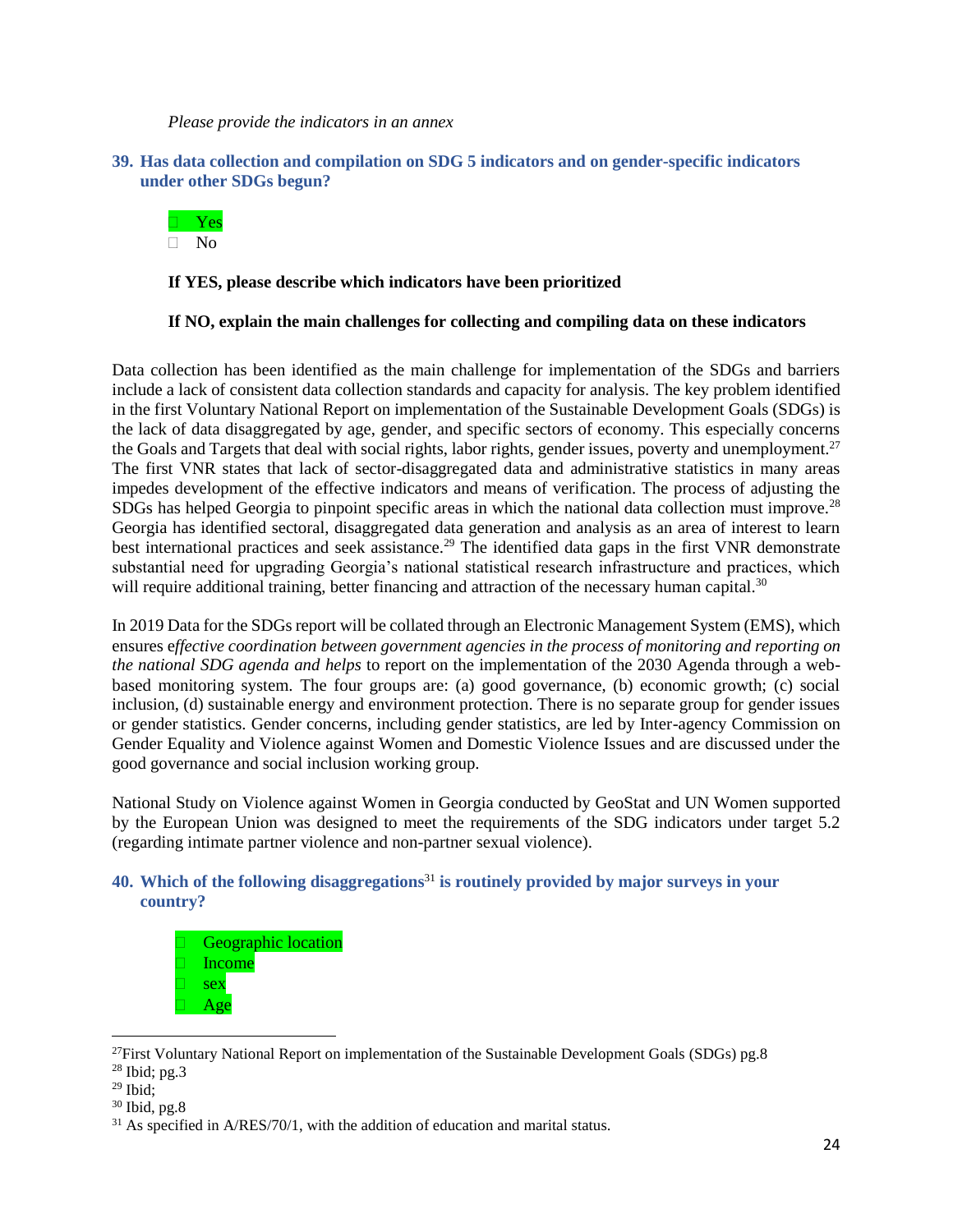**Education** 

- **Marital status**
- Race/ethnicity
- **Migratory status**
- Disability
- $\Box$  Other characteristics relevant in national contexts

\* \* \*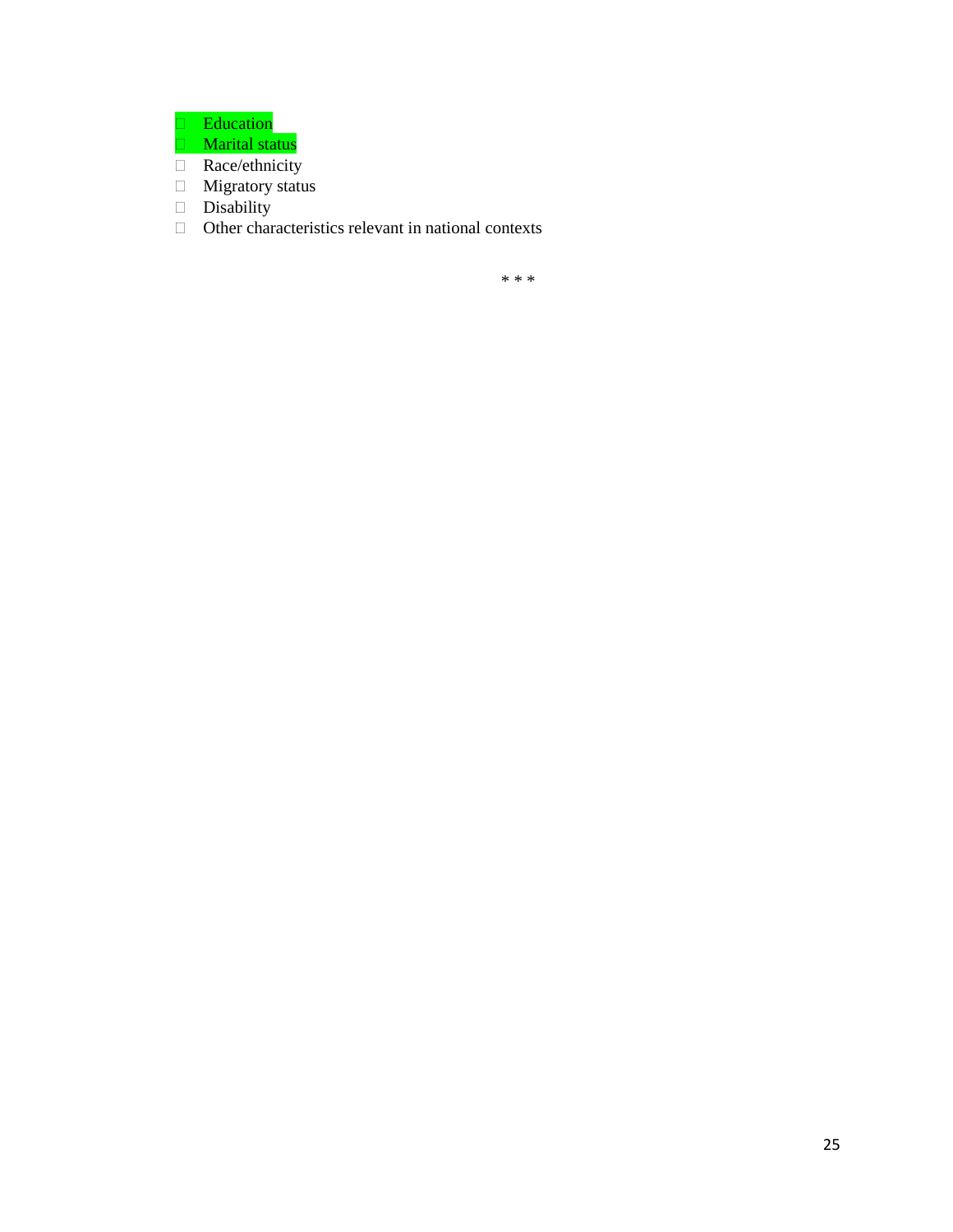# **Annex 1 – Global gender-specific SDG indicators available in Georgia**

| Gender-related SDG Indicators in the Georgia SDG framework |                                                                                                   |  |  |  |
|------------------------------------------------------------|---------------------------------------------------------------------------------------------------|--|--|--|
| Goal 1: End poverty in all its forms everywhere            |                                                                                                   |  |  |  |
| 1.1.1.                                                     | Proportion of population below the international poverty line, by sex, age, employment status     |  |  |  |
|                                                            | and geographical location (urban/rural)                                                           |  |  |  |
| 1.2.1.                                                     | Proportion of population living below the national poverty line, by sex and age                   |  |  |  |
| 1.3.1.                                                     | Proportion of population covered by social protection floors/systems, by sex, distinguishing      |  |  |  |
|                                                            | children, unemployed persons, older persons, persons with disabilities, pregnant women,           |  |  |  |
|                                                            | newborns, work-injury victims and the poor and the vulnerable                                     |  |  |  |
| 1.4.2                                                      | Proportion of total adult population with secure tenure rights to land, with legally recognized   |  |  |  |
|                                                            | documentation and who perceive their rights to land as secure, by sex and by type of tenure       |  |  |  |
|                                                            | Goal 2: End hunger, achieve food security and improved nutrition and promote sustainable          |  |  |  |
| agriculture                                                |                                                                                                   |  |  |  |
| 2.3.2                                                      | Average income of small-scale food producers, by sex and indigenous status                        |  |  |  |
|                                                            | Goal 3: Ensure healthy lives and promote well-being for all at all ages                           |  |  |  |
| 3.1.1                                                      | Maternal mortality ratio                                                                          |  |  |  |
| 3.1.2                                                      | Proportion of births attended by skilled health personnel                                         |  |  |  |
| 3.3.1                                                      | Number of new HIV infections per 1,000 uninfected population, by sex, age and key                 |  |  |  |
|                                                            | populations                                                                                       |  |  |  |
| 3.7.1                                                      | Proportion of women of reproductive age (aged 15-49 years) who have their need for family         |  |  |  |
|                                                            | planning satisfied with modern methods                                                            |  |  |  |
| 3.7.2                                                      | Adolescent birth rate (aged 10-14 years; aged 15-19 years) per 1,000 women in that age            |  |  |  |
|                                                            | group                                                                                             |  |  |  |
| 3.8.1                                                      | Coverage of essential health services (defined as the average coverage of essential services      |  |  |  |
|                                                            | based on tracer interventions that include reproductive, maternal, newborn and child health,      |  |  |  |
|                                                            | infectious diseases, non-communicable diseases and service capacity and access, among the         |  |  |  |
|                                                            | general and the most disadvantaged population)                                                    |  |  |  |
|                                                            | Goal 4: Ensure inclusive and equitable quality education and promote lifelong learning            |  |  |  |
|                                                            | opportunities for all                                                                             |  |  |  |
| 4.1.1                                                      | Proportion of children and young people: (a) in grades $2/3$ ; (b) at the end of primary; and (c) |  |  |  |
|                                                            | at the end of lower secondary achieving at least a minimum proficiency level in (i) reading       |  |  |  |
|                                                            | and (ii) mathematics, by sex                                                                      |  |  |  |
| 4.2.1                                                      | Proportion of children under 5 years of age who are developmentally on track in health,           |  |  |  |
|                                                            | learning and psychosocial wellbeing, by sex                                                       |  |  |  |
| 4.2.2                                                      | Participation rate in organized learning (one year before the official primary entry age), by     |  |  |  |
|                                                            | sex                                                                                               |  |  |  |
| 4.3.1                                                      | Participation rate of youth and adults in formal and non-formal education and training in the     |  |  |  |
|                                                            | previous 12 months, by sex                                                                        |  |  |  |
| 4.5.1                                                      | Parity indices (female/male, rural/urban, bottom/top wealth quintile and others such as           |  |  |  |
|                                                            | disability status indigenous peoples and conflict-affected, as data become available) for all     |  |  |  |
|                                                            | education indicators on this list that can be disaggregated                                       |  |  |  |
| 4.6.1                                                      | Percentage of population in a given age group achieving at least a fixed level of proficiency     |  |  |  |
|                                                            | in functional (a) literacy and (b) numeracy skills, by sex                                        |  |  |  |
| 4.7.1                                                      | Extent to which (i) global citizenship education and (ii) education for sustainable               |  |  |  |
|                                                            | development, including gender equality and human rights, are mainstreamed at all levels in:       |  |  |  |
|                                                            | (a) national education policies, (b) curricula, (c) teacher education and (d) student assessment  |  |  |  |
| 4.a.1                                                      | Proportion of schools with access to: (a) electricity; (b) the Internet for pedagogical purposes; |  |  |  |
|                                                            | (c) computers for pedagogical purposes; (d) adapted infrastructure and materials for students     |  |  |  |

The following global gender indicators appear in the Georgia SDG framework: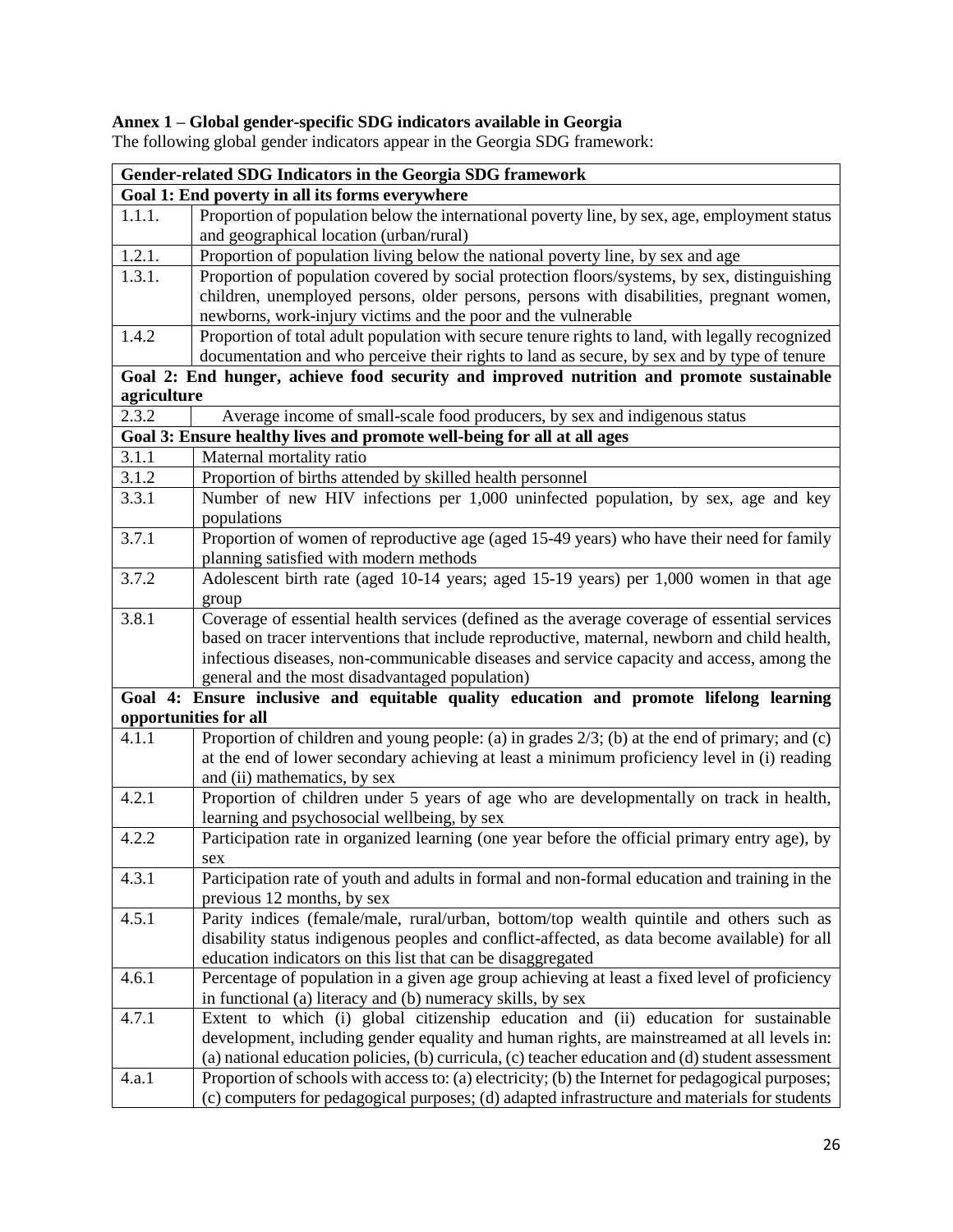|                                                                                                      | with disabilities; (e) basic drinking water; (f) single-sex basic sanitation facilities; and (g)                                                                               |  |
|------------------------------------------------------------------------------------------------------|--------------------------------------------------------------------------------------------------------------------------------------------------------------------------------|--|
|                                                                                                      | basic handwashing facilities (as per the WASH indicator definitions)                                                                                                           |  |
|                                                                                                      | Goal 5: Achieve gender equality and empower all women and girls                                                                                                                |  |
| 5.1.1                                                                                                | Whether or not legal frameworks are in place to promote, enforce and monitor equality and<br>non-discrimination on the basis of sex                                            |  |
| 5.2.1<br>Proportion of ever-partnered women and girls aged 15 years and older subjected to physical, |                                                                                                                                                                                |  |
|                                                                                                      | sexual or psychological violence by a current or former intimate partner in the previous 12                                                                                    |  |
|                                                                                                      | months, by form of violence and by age                                                                                                                                         |  |
| 5.2.2                                                                                                | Proportion of women and girls aged 15 years and older subjected to sexual violence by<br>persons other than an intimate partner in the previous 12 months, by age and place of |  |
|                                                                                                      | occurrence                                                                                                                                                                     |  |
| 5.3.1                                                                                                | Proportion of women aged 20–24 years who were married or in a union before age 15 and                                                                                          |  |
|                                                                                                      | before age 18                                                                                                                                                                  |  |
| 5.3.2                                                                                                | Proportion of girls and women aged 15-49 years who have undergone female genital                                                                                               |  |
|                                                                                                      | mutilation/cutting, by age                                                                                                                                                     |  |
| 5.4.1                                                                                                | Proportion of time spent on unpaid domestic and care work, by sex, age and location                                                                                            |  |
| 5.5.1                                                                                                | Proportion of seats held by women in (a) national parliaments and (b) local governments                                                                                        |  |
| 5.5.2                                                                                                | Proportion of women in managerial positions                                                                                                                                    |  |
| 5.6.1                                                                                                | Proportion of women aged 15–49 years who make their own informed decisions regarding                                                                                           |  |
|                                                                                                      | sexual relations, contraceptive use and reproductive health care                                                                                                               |  |
| 5.6.2                                                                                                | Number of countries with laws and regulations that guarantee full and equal access to women                                                                                    |  |
|                                                                                                      | and men aged 15 years and older to sexual and reproductive health care, information and                                                                                        |  |
|                                                                                                      | education                                                                                                                                                                      |  |
| 5.a.1                                                                                                | (a) Proportion of total agricultural population with ownership or secure rights over                                                                                           |  |
|                                                                                                      | agricultural land, by sex; and (b) share of women among owners or rights-bearers of<br>agricultural land, by type of tenure                                                    |  |
| 5.a.2                                                                                                | Proportion of countries where the legal framework (including customary law) guarantees                                                                                         |  |
|                                                                                                      | women's equal rights to land ownership and/or control                                                                                                                          |  |
| 5.b.1                                                                                                | Proportion of individuals who own a mobile telephone, by sex                                                                                                                   |  |
|                                                                                                      | Goal 8: Promote sustained, inclusive and sustainable economic growth, full and productive                                                                                      |  |
|                                                                                                      | employment and decent work for all                                                                                                                                             |  |
| 8.3.1<br>8.5.1                                                                                       | Proportion of informal employment in non-agriculture employment, by sex                                                                                                        |  |
|                                                                                                      | Average hourly earnings of female and male employees, by occupation, age and persons with<br>disabilities                                                                      |  |
| 8.5.2                                                                                                | Unemployment rate, by sex, age and persons with disabilities                                                                                                                   |  |
| 8.7.1                                                                                                | Proportion and number of children aged 5-17 years engaged in child labour, by sex and age                                                                                      |  |
| 8.8.1                                                                                                | Frequency rates of fatal and nonfatal occupational injuries, by sex and migrant status                                                                                         |  |
| 8.8.2                                                                                                | Increase in national compliance of labour rights (freedom of association and collective                                                                                        |  |
|                                                                                                      | bargaining) based on International Labour Organization (ILO) textual sources and national                                                                                      |  |
|                                                                                                      | legislation, by sex and migrant status                                                                                                                                         |  |
| 8.9.2                                                                                                | Number of jobs in tourism industries as a proportion of total jobs and growth rate of jobs, by<br>sex                                                                          |  |
|                                                                                                      | Goal 10: Reduce inequality within and among countries                                                                                                                          |  |
| 10.2.1                                                                                               | Proportion of people living below 50 per cent of median income, by age, sex and persons                                                                                        |  |
|                                                                                                      | with disabilities                                                                                                                                                              |  |
| Goal 16: Promote peaceful and inclusive societies for sustainable development, provide access to     |                                                                                                                                                                                |  |
| justice for all and build effective, accountable and inclusive institutions at all levels            |                                                                                                                                                                                |  |
| 16.1.1                                                                                               | Number of victims of intentional homicide per 100,000 population, by sex and age                                                                                               |  |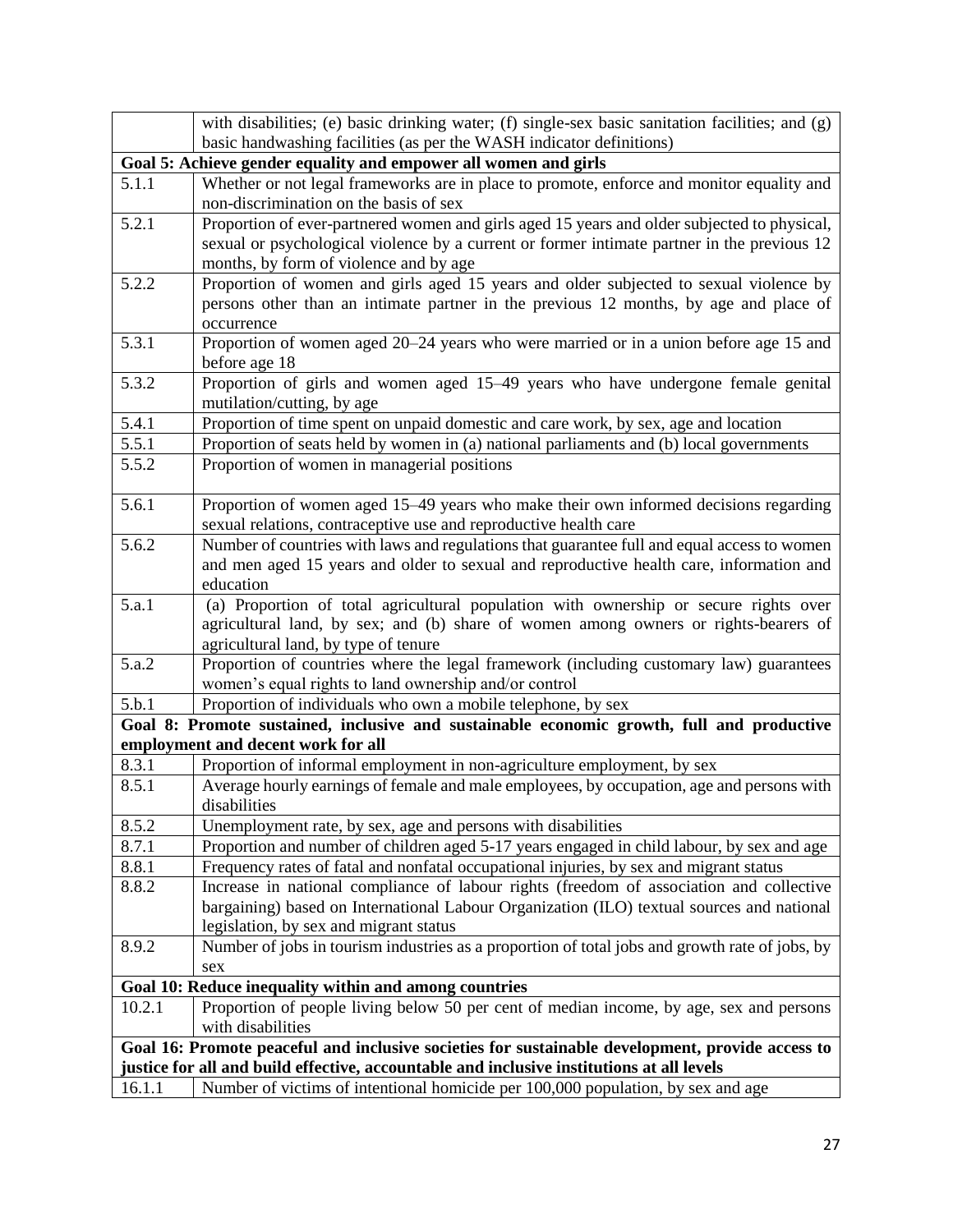| 16.2.2 | Number of victims of human trafficking per 100,000 population, by sex, age and form of           |
|--------|--------------------------------------------------------------------------------------------------|
|        | exploitation                                                                                     |
| 16.2.3 | Proportion of young women and men aged 18-29 years who experienced sexual violence by            |
|        | age 18                                                                                           |
| 16.7.1 | Proportions of positions (by sex, age, persons with disabilities and population groups) in       |
|        | public institutions (national and local legislatures, public service, and judiciary) compared to |
|        | national distributions                                                                           |
| 16.7.2 | Proportion of population who believe decision-making is inclusive and responsive, by sex,        |
|        | age, disability and population group                                                             |